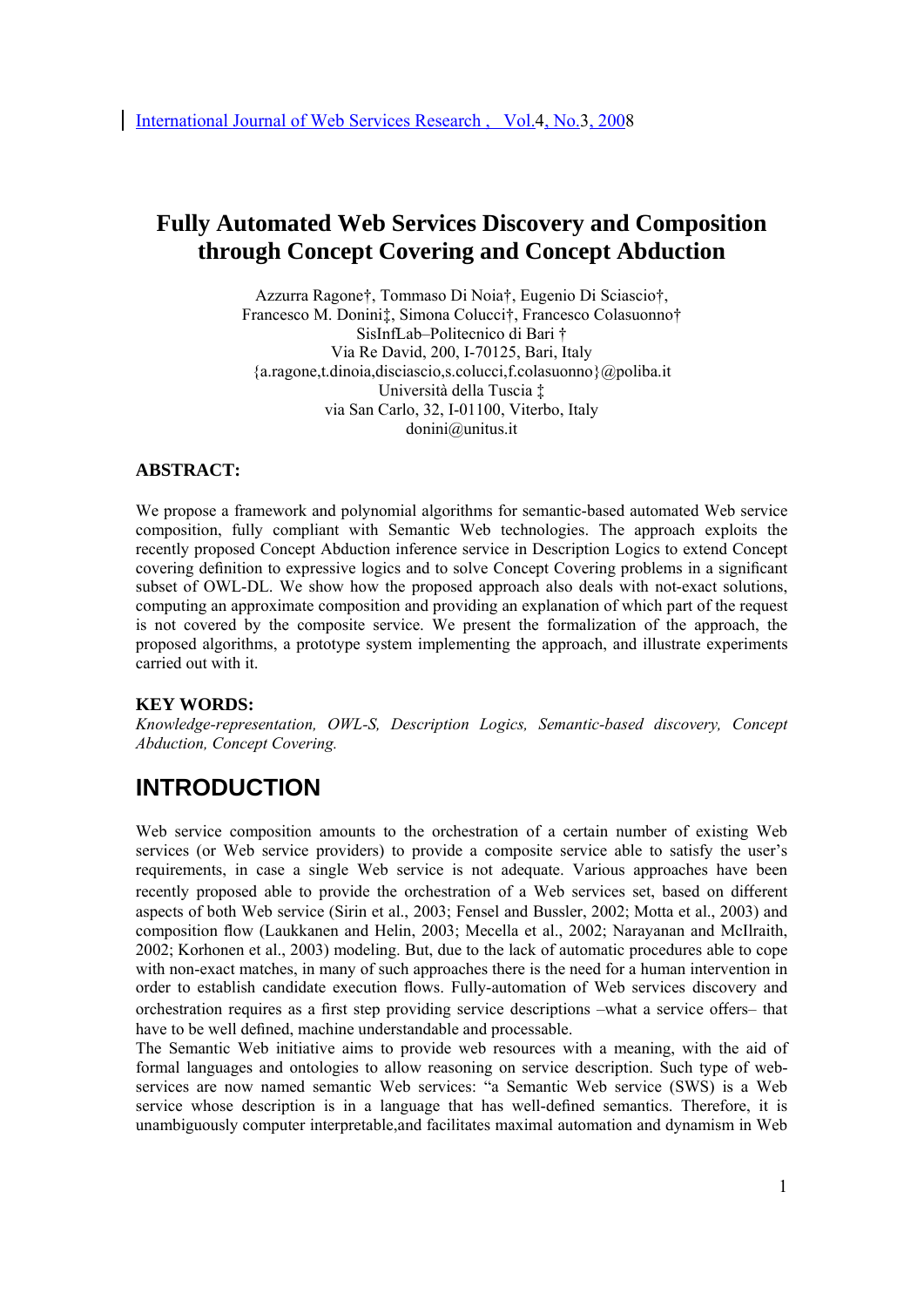service discovery, selection, composition, negotiation ..." (Sycara et al., 2003); therefore the Semantic Web provides –or should provide– the infrastructure for the semantic interoperability of Web services (Cabral et al., 2004).

The approach we propose here models the discovery, retrieval and composition with respect to a resource retrieval scenario, that is, a scenario where there is a request and several available resources, which can satisfy the request in a one to one match (one resource retrieved for the request) or in a one to many match (several retrieved resources whose combination satisfies the request). Our target model is hence a user oriented and friendly framework where a typical request is like "*I'd like to book a hotel provided with a swimming pool and a fitness center* " rather than only "Effects = **HOTEL RESERVATION**" and a typical service description is like "*We book for you hotels near the sea provided with all the facilities: swimming pool, fitness center, children area and restaurants*" rather than only "Preconditions = **VALID CREDIT CARD**; Effects = **HOTEL RESERVATION**". What we would like to point out is that limiting the information provided by services to only preconditions (and / or inputs) and effects (and / or outputs) makes hard to detail the service provided. We believe that a service should provide two kinds of information: (1) description of the service behavior, even not a functional one, (2) execution information.

1. *Descriptive Information*. Description of the service behavior, even not a functional one. A simple free text description is not enough if you want to describe in a machine understandable way, that is in the Semantic Web vision, such behavior and its details.

2. *Execution Information*. *Effects*. How the Web service changes the state of the domain world – (*Outputs*. What it changes in the domain world). *Preconditions*. Which state of the world is needed to make the Web service producing such change – (*Inputs*. What it needs to change the state of the world) .

Composed Web services can be atomic ones (having a single step of execution) or composite services themselves. The service composition process can hence create services with an increasing level of complexity, built out of services at a lower abstraction level. Obviously, service composition is not based on the physical integration of its components (Alonso et al., 2003): each service has, in fact, an interface through which it can be invoked, and the base components of the service remain so separated from the composite service. The main issues in service composition are hence modeling –how to define the process model– and execution –the middleware that executes the process model.

In this paper we propose a framework and algorithms, fully compliant with the Semantic Web vision and its technologies, for the automated discovery and composition in a semantic webservices orchestration scenario.

Main contributions of the paper are:

• a logic based approach to service discovery and composition exploiting non standard inference services, i.e., Concept Covering (Hacid et al., 2002; Colucci et al., 2005a; Colucci et al., 2005b) and Concept Abduction (Di Noia et al., 2003). The approach is based on an extension of the Concept Covering definition, originally proposed by Hacid et al. (2002) for Description Logics endowed of limited expressivity, to a generalized one, which exploits the recently proposed Concept Abduction (Di Noia et al., 2003) inference service in Description Logic.

• efficient greedy algorithm, based on the generalized definition, to solve a Concept Covering for semantic service discovery.

• an extension of the concept covering algorithm, to compose a flow of discovered services, i.e., an orchestration. The algorithm takes into account both effects duplication and approximate solutions. Both algorithms we present are polynomial in time for the significant subset of OWL-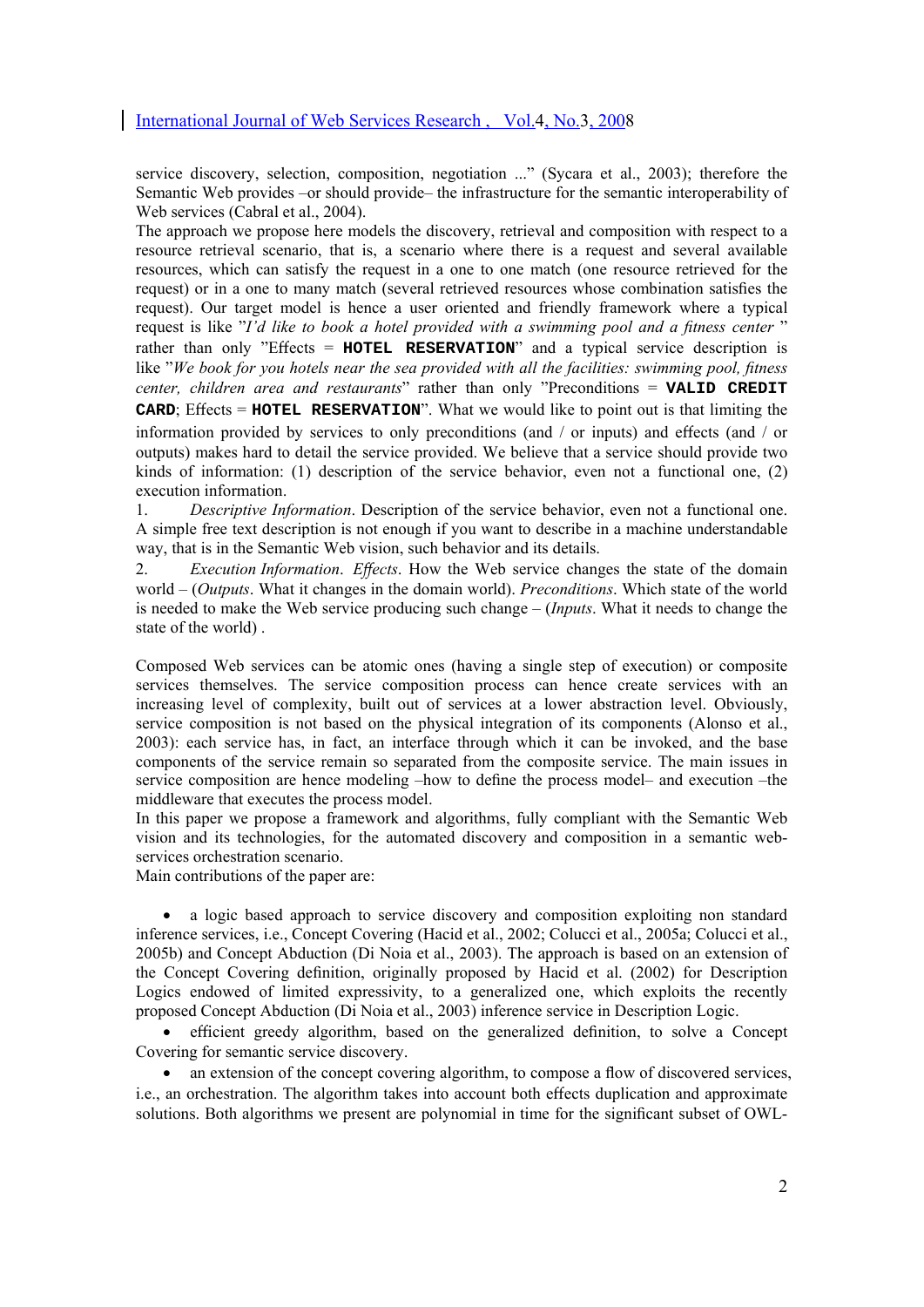DL we adopt. Our approach, by means of concept abduction, also hypothesizes, when an exact solution is not found, what is still missing to complete the cover.

• complete prototype system developed in the MaMaS-tng framework, based on an enhanced extension of OWL-S 1.1 model, and an extended version of JUDDI, namely JUDDI+, and experiments carried out with it.

The remaining of the paper is structured as follows: next Section summarizes relevant related work and briefly recalls basics of description logics; then we present our extension of Concept Covering definition and a greedy algorithm, which exploits Concept Abduction, to determine a Concept Cover. After that we show how such algorithm can be at the basis of a semantic Web services composition. Subsequently, the approach and behavior of the related algorithms are thoroughly explained with the aid of an example. Finally a section is devoted to the description of our prototype implementing the approach, its integration in the OWL-S 1.1 framework, and to experimental results obtained with it. Last section draws the conclusions and outlines future research directions.

# **RELATED WORK**

In this section we briefly report on relevant related work, and on basics of Description Logics, the formal framework we adopt throughout the paper.

We start noting that the automation of service discovery and composition processes calls for clearly establishing what a service actually is, how we can define its description and at which level of abstraction. As defined in W3C Web Services Architecture (WSA) (http://www.w3.org/tr/ws-arch/) a service is "an abstract resource that represents a capability of performing tasks" and it has a service description describing its semantics. Yet there the semantics of a service is defined as "the behavior expected when interacting with the service. The "semantics expresses a contract (not necessarily a legal contract) between the provider entity and the requester entity. It expresses the intended real-world effect of invoking the service. A service semantics may be formally described in a machine readable form, identified but not formally defined, or informally defined via an out of band agreement between the provider entity and the requester entity." Preist (2004) correctly argues "how can something which is defined as an agreement between the two entities be advertised prior to the two entities communicating?" He then suggets to make a distinction between three categories of services: *abstract service, agreed service* and *concrete service*. An *abstract service* can provide many different possible concrete service, so a *concrete service* is a kind of realization of an abstract service. An *agreed service* is an abstract service agreed between two parties, which completely defines the service requester and the service provider, with their associated interfaces. An abstract service can be used in the discovery phase, because it shows "what capabilities" the service provides, while not already requiring a definition of what a requester and provider have to agree upon.

In this paper we refer, in accordance with Preist's categorization, to an abstract service description, that is a machine-processable description specification of a set of provided services.

#### **Background work**

In recent years commercial systems have emerged based on service-oriented architectures, including IBM webshpere and BEA WebLogic, which anyway currently adopt discovery and composition approaches that usually rely on UDDI and tModels for pure keyword-based search. Inspired by the Semantic Web initiative, various frameworks have been proposed to semantically enrich service descriptions, thus supporting sophisticated discovery and orchestration techniques. Striving to become "de facto" standards are OWL-S (formerly DAML-S)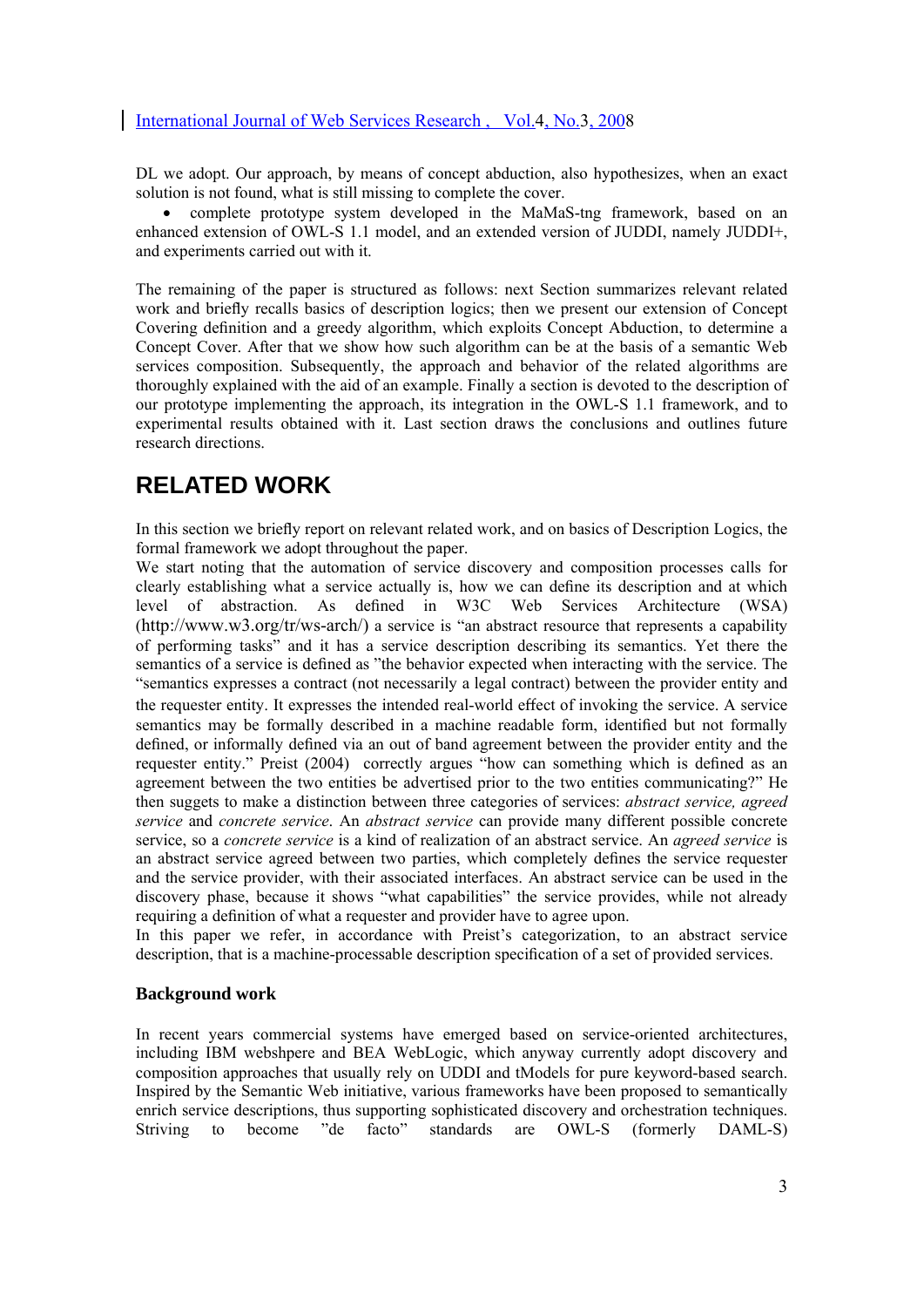(http://www.w3.org/Submission/OWL-S/.) WSMO (H. Lausen and D. Roman and U. Keller., 2004), IRS-III, and METEOR-S (Patil et al., 2004). The main objective of OWL-S is to provide an OWL-based Web service ontology in order to give an unambiguous and machine-interpretable description of a Web service, allowing software agents to discover, invoke, compose and monitor web resources offering specific services. WSMO also is a formal ontology for describing several aspects related to Semantic Web services. WSMO is based on WSMF (Web Service Modeling Framework), proposed by Fensel and Bussler (2002) with the aim to provide a conceptual model for developing and describing services. It consists of four elements: *ontologies*, represent the terminology, which give meaning to the other elements; *goals*, the desires of the service requester, provide the means to express a high level description of a concrete task; *Web services*, define capability description, interface, used mediators and non functional properties; and *mediators*, that deal with the interoperability problems. Differently from the previous two frameworks, METEOR-S does not introduce a dedicated upper ontology, and utilizes existing Web service technologies enriched with RDF-S to. map WSDL messages and operations to concepts in domain ontologies. Another framework developed to describe and execute semantic Web services is IRS-II (Motta et al., 2003) (Internet Reasoning Service). IRS-II is based on the UPML (Unified Problem Solving Method Development Language) framework. UPML has four categories of components specified by means of an appropriate ontology: domain models, the domain of an application; task models, which specify the input, output, goal to be solved, pre and postconditions; Problem Solving Methods (PSMs), relate to reasoning processes applied to solve specific tasks; bridges, which provide mappings between the components. The IRS-III (J. Domingue and Cabral L. and Hakimpour H. and Sell D. and Motta E., 2004) platform, built upon IRS-II, allows to create WSMO-based Semantic Web services, extending UPML based types of knowledge models with the types exposed in WSMO, in order to incorporate and extend the WSMO ontology. Semantic-based discovery and composition is currently a widely researched area.

Much work has been devoted to the basic discovery process, and we briefly recall some relevant work here, without any claim of completeness, before moving on to the composition stage. In (Paolucci et al., 2002) the location of Web services is based on the capabilities they provide. The matching is based only on the inputs and outputs of a Web service without taking into account the overall description of the service, which lacks in this approach, the discovery is carried out mainly exploiting features of the LARKS approach. Description Logics based approaches include those in (Di Noia et al., 2004; Gonzales-Castillo et al., 2001; L. Li and I. Horrocks, 2004; S. Agarwal and S. Lamparter, 2005; Benatallah et al., 2003; Klusch et al., 2005; U. Keller and R. Lara and H. Lausen and A. Polleres and D. Fensel, 2005), in which the discovery phase amounts to a semantic matchmaking process between requests and services. The need to overcome exact – though logic-based– matches, led researchers to study different possibilities. In (L. Li and I. Horrocks, 2004; Paolucci et al., 2002) matches are divided into categories, yet once they have been categorized there is still the need to determine most promising ones. To this aim in (Di Noia et al., 2004) matches are not only categorized, but also ranked according to a semantic-based score. In (S. Agarwal and S. Lamparter, 2005) the idea is to use a fuzzy description logic to obtain a ranking of matches, while in the recent (Klusch et al., 2005) it is proposed to adopt a mixed approach, using both logic-based classification and rankings determined using classical unstructured text retrieval measures. This approach derives from the LARKS matchmaker, and as the authors admit, prevents fully automated discovery and composition. In (U. Keller and R. Lara and H. Lausen and A. Polleres and D. Fensel, 2005) a model to automate service discovery was proposed. In this approach static and dynamic aspects of service descriptions are considered, providers of services are dynamic selected based on the semantic descriptions of their capability. Semantic-based composition approaches have also been proposed by several authors. Various proposals derive from the wide experience of the AI planning community, although some issues,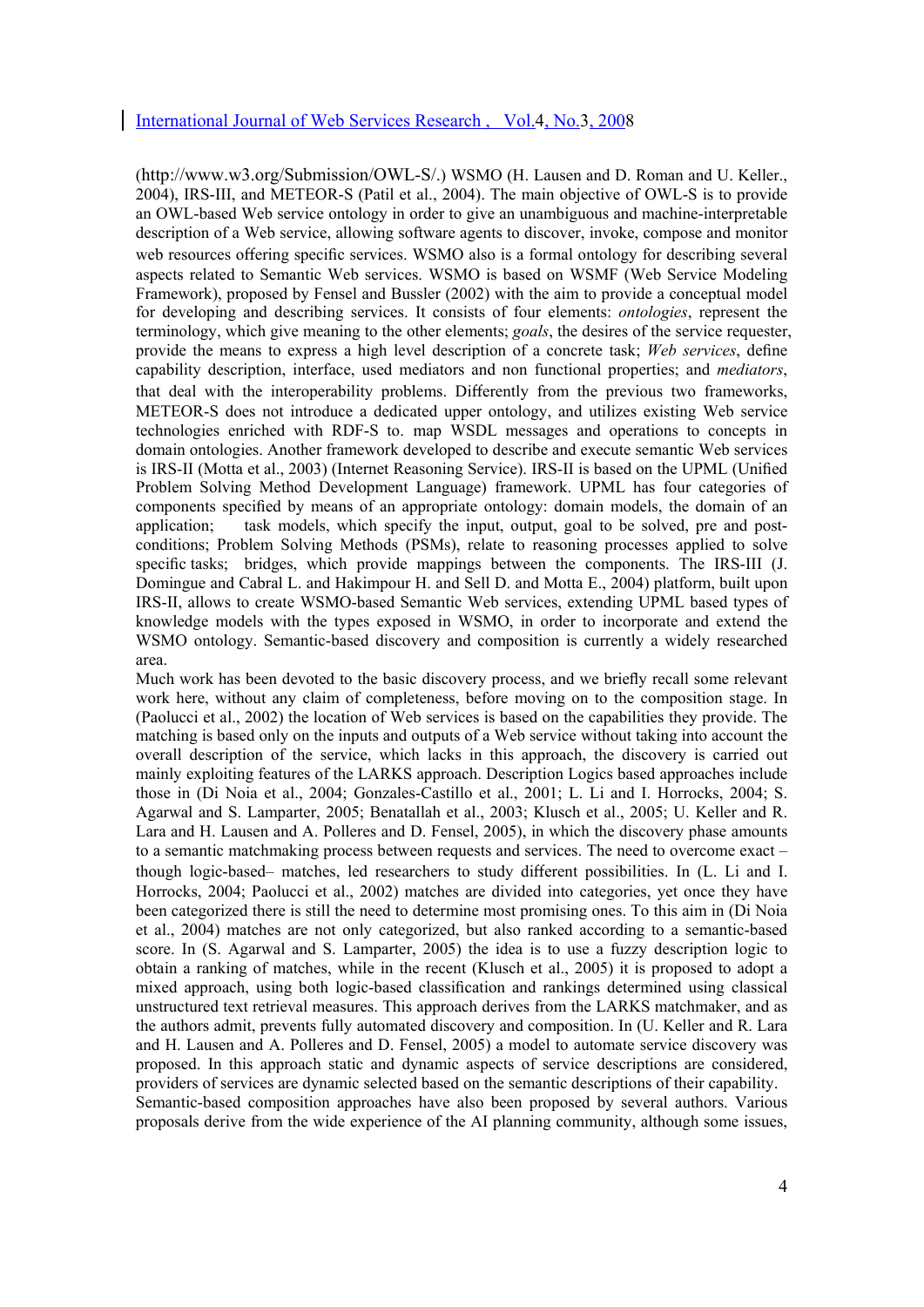related to the typical closed world assumption of planning approaches, have still to be clearly clarified . For a recent survey on such approaches please refer to (Rao and Su., 2004) and (J.Peer, 2005). In (Sirin et al., 2003) a prototype was developed guiding the user in the dynamic composition of Web services. The service filtering is based first on the profile descriptions, with reference to the ServiceProfile of OWL-S, then on the constraints that the user specifies at each step of the workflow. The main limits of this approach are primarily two: a human intervention is needed at each step for composing the workflow and the matching between two services is performed taking into account only the output of the first service that could be fed to the second service as input. A semi automated system has also been proposed by Liang et al. (2004), using WSFL and adopting a constraint-based approach. A rule-based system, which may also require user intervention in the selection is presented in (Medjahed et al., 2003). Also rule-based, but with discovery carried out using the matchmaker proposed by Paolucci et al. (2002), is the OWLS-UDDI system presented in (Sycara et al., 2003). In (Gomez-Perez et al., 2004) a PSMbased approach is proposed for services modeling, where the functional features of a service are described as tasks, while the internal structure of the services are modeled as the methods that solve those tasks. Here only functional information is taken into account for composition. No descriptive information is provided neither used. The same is in the following related works. Narayanan and McIlraith (2002) focus on OWL-S ontology to describe the capabilities of Web services. The semantic of OWL-S specification is translated to a first-order logic language to allow reasoning on the features of the same services. Encoding service description in a Petri Net formalism provides decision procedures for Web service simulation, verification and composition. Petri Nets were proposed both for modeling and orchestration of services in (Mecella et al., 2002; Mecella and Pernici, 2002) , too.

Berardi et al., (2003) proposed an approach based on finite state machine for automatic e-service composition. In (Berardi et al., 2004) also incomplete specification of the client action sequences was taken into account. In (S. Grimm and B. Motik and C. Preist, 2004) several inferences are discussed based on different ways of handling variance during the matching process. This variance is, according to the authors, due to a gap between the formal semantics of service descriptions and the modeler's intuition. Hence the quality of the discovery process depends on the control of service variance in service discovery. In (Haller et al., 2005) the principles of the Web Service Modeling Ontology (WSMO) (H. Lausen and D. Roman and U. Keller., 2004) are applied to SSOA (Semantic Service Oriented Architecture), extending the notion of Service-Oriented Architectures by Semantic Web services, with the aim to enable dynamic discovery and invocation in enterprise application integration (EAI). In (Benatallah et al., 2004) a fully description logic based service discovery approach is presented, which adopts a non-standard inference service, namely concept covering, to discover one or more service able to fulfill a given request. Unfortunately the concept covering, as defined there, needs the Difference operator, which makes sense only for a limited set of logics –we discuss this thoroughly in later sections– and, furthermore, the orchestration process is not dealt with.

# **DESCRIPTION LOGICS BASICS**

Description Logics (DLs) (Baader et al., 2002) are a family of logic formalisms for knowledge representation. There are close relationships between DLs and OWL, the Web Ontology Language (www.w3.org/TR/owl-features/.); in this paper we use DLs as formal framework, and we briefly recall here basics of the formalism.

Basic syntax elements are *concept* names, e.g., Hotel, Airport, Country, and *role* names, such as allowedCountries, hasBeds. Intuitively, concepts stand for sets of objects, and roles link objects in different concepts. Formally, concepts are interpreted as subsets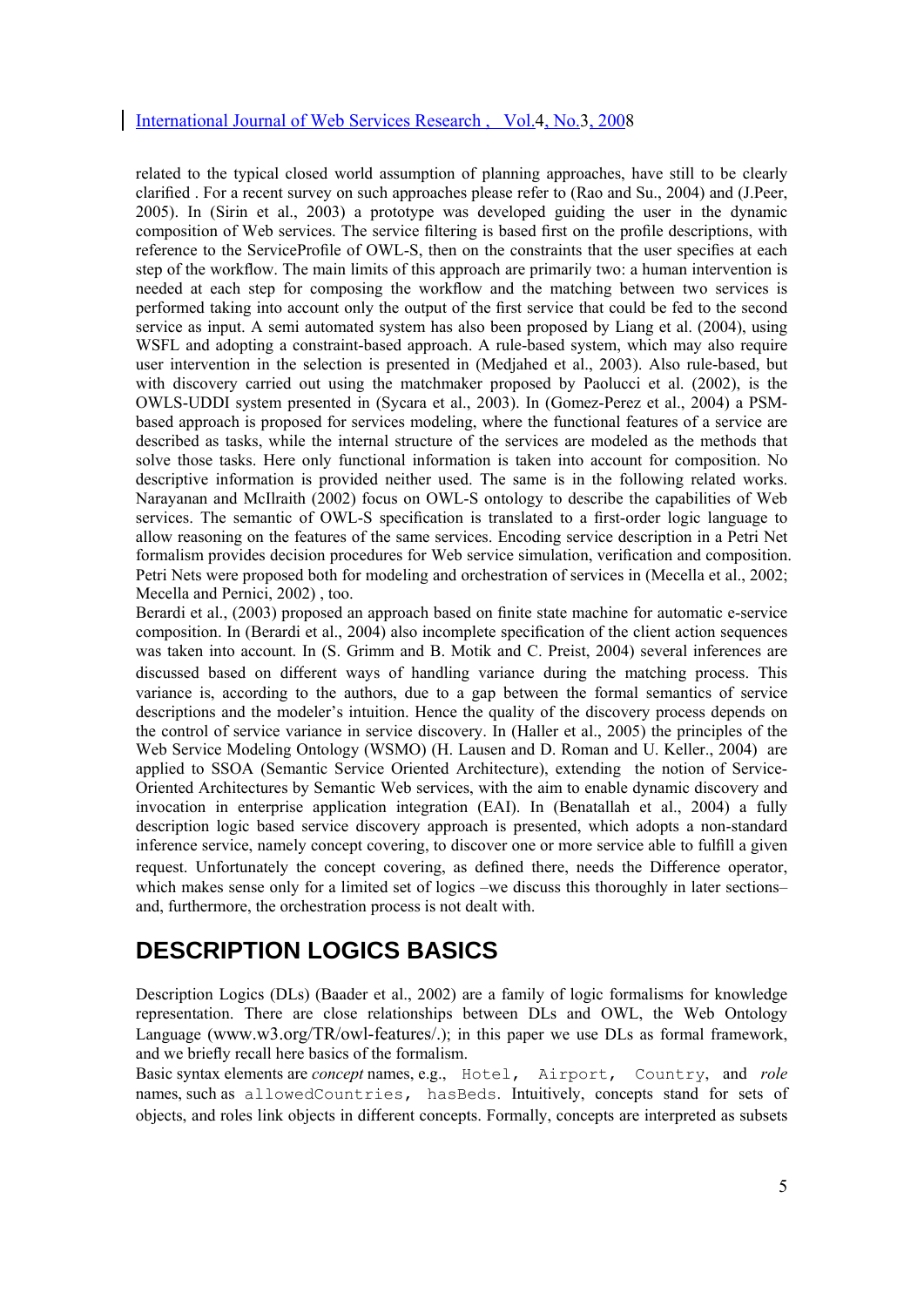of a domain of interpretation  $\Delta$ , and roles as binary relations (subsets of  $\Delta \times \Delta$ ). Basic elements can be combined using constructors to form concept and role expressions, and each DL has its distinguished set of constructors. Every DL allows one to form a conjunction of concepts, usually

denoted as ⊓; some DL include also disjunction ⊔ and complement ¬ to close concept expressions under boolean operations. Roles can be combined with concepts using existential role quantification, e.g., Bedroom⊓∃hasBeds.DoubleBed, which describes the set of bedrooms with double bed, and universal role quantification, e.g., Flight⊓∀allowedCountries.NorthAmerica, which describes flights only for countries in North America. Other constructs may involve counting, as number restrictions: Bedroom∏(≤1hasBeds) expresses bedrooms with only one bed, Bedroom⊓(≥4hasBeds) describes bedrooms endowed with at least four beds. Many other constructs can be defined, increasing the expressive power of the DL, up to n-ary relations (Calvanese et al., 1998).

| DL syntax     | name                    | description                                                                                               |
|---------------|-------------------------|-----------------------------------------------------------------------------------------------------------|
| т             | universal concept       | All the objects in the domain.                                                                            |
| 丄             | bottom concept          | The empty set.                                                                                            |
| A             | atomic concepts         | All the objects belonging to the set represented by A.                                                    |
| $\neg A$      | atomic negation         | All the objects not belonging to the set represented by A.                                                |
| $C \sqcap D$  | intersection            | The objects belonging both to C and D.                                                                    |
| $\forall$ R.C | universal restriction   | All the objects participating in the R relation whose range are<br>all the objects belonging to C         |
| $\exists R$   | unqualified             | There exists at least one object participating in the relation R.                                         |
|               | existential restriction |                                                                                                           |
| $(\geq n R)$  | unqualified number      | Respectively the minimum, the maximum and the exact<br>number of objects participating in the relation R. |
| $(\leq n R)$  | restriction             |                                                                                                           |
| $(=nR)$       |                         |                                                                                                           |

Table 1: Attributive Language with unqualified Number restrictions ALN DL basic constructs.

An ontology can be modeled in a DL using a set of inclusion assertions, and definitions, which impose restrictions on possible interpretations according to the knowledge elicited for a given domain or task. For example, we could impose that a generic location can only be either in mountain or sea using the two inclusions: Location⊑Sea⊔Mountain and Sea⊑ ¬Mountain. Definitions are useful to give a meaningful name to particular combinations, as in DoubleRoom  $\equiv$  Bedroom  $\Box$  (= 2 hasBeds). Historically, sets of such inclusions are called Tbox (Terminological Box)  $\mathcal{T}'$ . The basic reasoning problems for concepts in a DL, taking into account a Tbox  $\mathcal{T}'$  are satisfiability, which accounts for the internal coherency of the description of a concept (no contradictory properties are present), and subsumption, which accounts for the more general/more specific relation among concepts, that forms the basis of a taxonomy. Different DLs can be identified depending on the allowed constructors and consequently their expressiveness.

Obviously, as expressiveness grows, so does computational complexity of inference services, and usually some trade-off is needed. We use a *simple − TBox* in order to express the relations among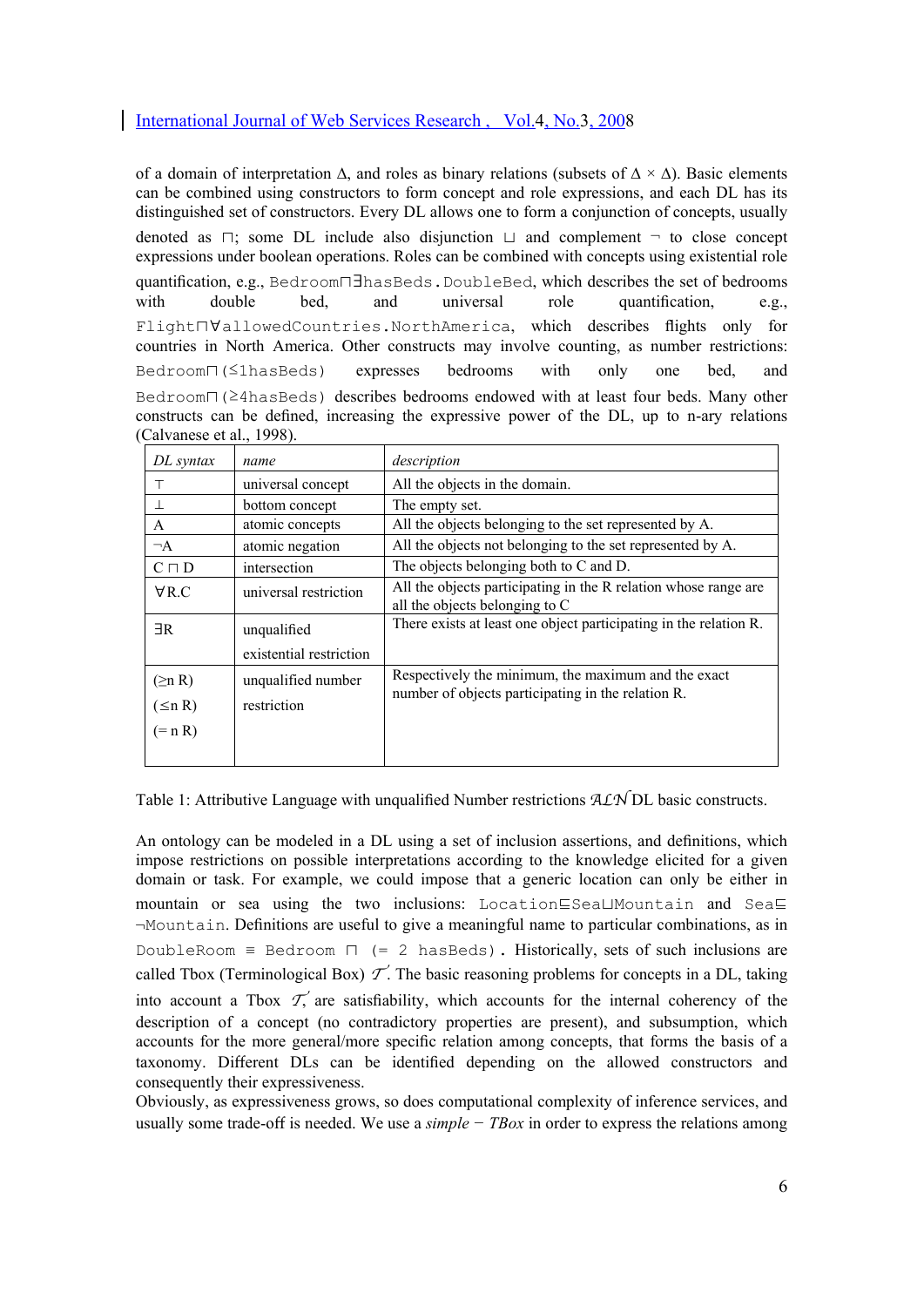objects in the domain. A *simple − TBox* allows only axioms (for both inclusion and definition) where the left side is represented by a concept name. We point out that our theoretical framework is generic, but we refer, for services actually implemented, to  $A\mathcal{LN}$  (Attributive Language with unqualified Number restrictions), which is a subset of OWL-DL. Constructs allowed in  $ALN$  are reported, together with their description, in Table 1. OWL-DL Tags corresponding to ALN are reported in Table  $2<sup>1</sup>$ . In the rest of the paper we will use DL syntax instead of OWL-DL syntax, to make expressions much more compact.

| DL syntax |
|-----------|
| Т         |
| $\bot$    |
| C         |
| R         |
|           |
| 드         |
| $\equiv$  |
| ⇁         |
| ΙI        |
| A         |
| ㅋ         |
| ≤         |
| $\geq$    |
|           |
|           |

Table 2: Correspondance existing between OWL-DL markup elements and  $ALNDL$  syntax

# **CONCEPT COVERING VIA CONCEPT ABDUCTION**

Standard inference services in DLs –subsumption and satisfiability– can be used in several frameworks, including Semantic Web services discovery. For example, given a Web service S and a service request  $D$  modeled as concept expressions in a DL  $L$  w.r.t. an ontology  $T$ , Concept Satisfiability can determine whether the request is compatible with the service,i.e., S models information which is not in conflict with the one modeled by  $D$ . This task can be performed checking the satisfiability of the concept  $\mathcal{T} \models S \sqcap \mathcal{D} \not\subseteq \bot$ .

On the other hand subsumption can be used to verify if a Web service described by S can satisfy a service request D. In fact if the relation  $T = S \subseteq D$  holds, then S is more specific than D and it contains at least all the requested features.

Satisfiability and subsumption, return a Boolean yes/no answer, so one is left with the need for results explanation. The Concept Abduction Problem (CAP) was introduced and defined as a non standard inference problem for DLs in (Di Noia et al., 2003), to provide an explanation

l

<sup>&</sup>lt;sup>1</sup> Since in  $ALN$  only *unqualified existential restriction* is allowed, then the OWL

 $\{\text{row1:someValuesFrom/}>\text{restriction on an *ObjectProperty* must be  $\{\text{row1:} \text{This is a } \}$ .$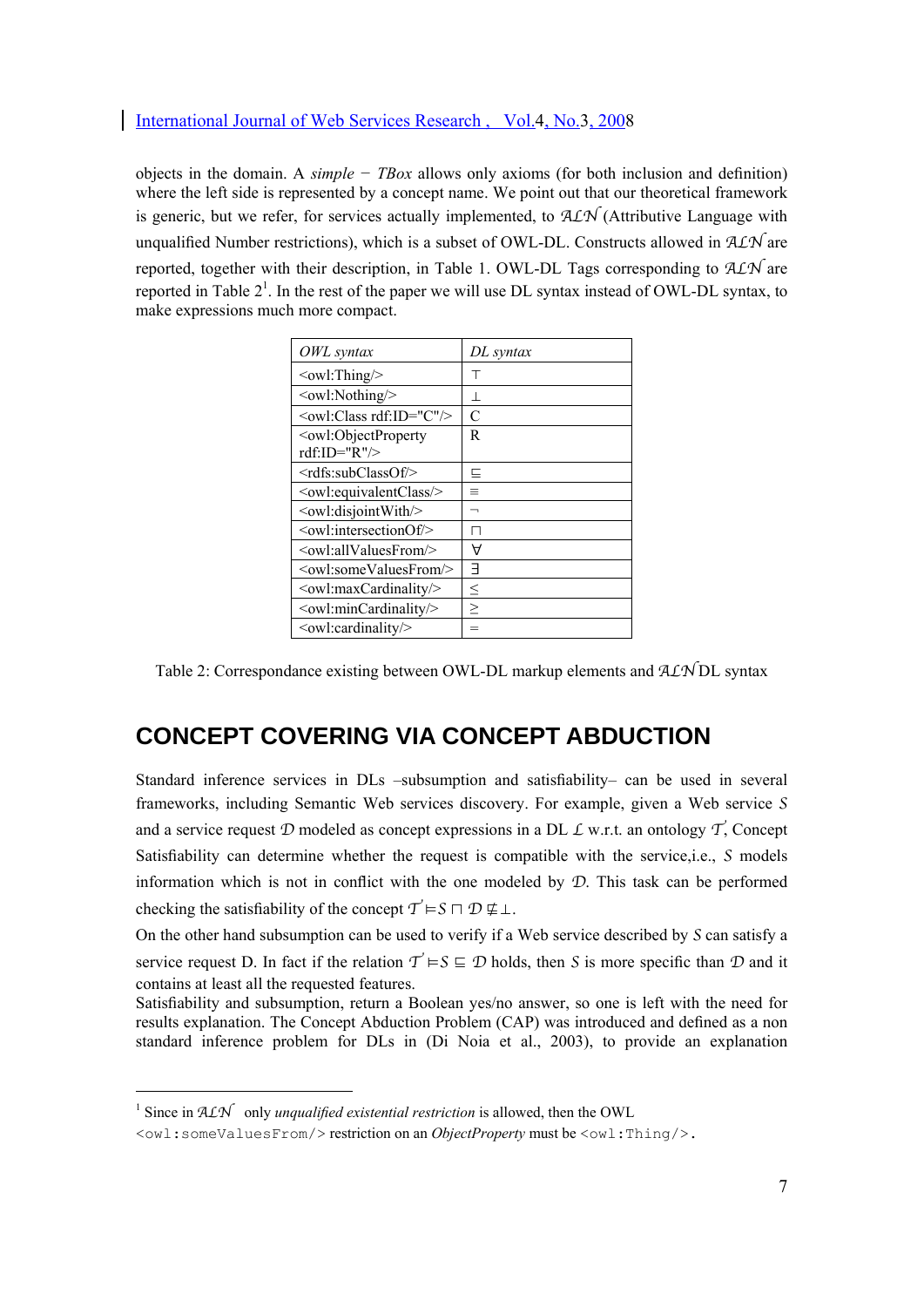hypothesis when subsumption does not hold, thus someway extending the subsumption relation. We recall its definition for the sake of completeness:

**Definition 1** Let *S*, *D*, be two concepts and  $T^{\prime}$  a set of axioms in a Description Logic *L*, where *both S and*  $\mathcal D$  *are satisfiable in*  $\mathcal T$ *. A Concept Abduction Problem (CAP), denoted as* <  $\mathcal L$ ,  $S$ ,  $\mathcal D$ ,  $\mathcal{T}$ <sup>></sup>, is finding a concept  $\mathcal{H}$  such that  $\mathcal{T} \not\models S \sqcap \mathcal{H} \sqsubseteq \bot$ , and  $\mathcal{T} \models S \sqcap \mathcal{H} \sqsubseteq \mathcal{D}$ .

Given a CAP, if H is a conjunction of concepts and no sub-conjunction of concepts in  $H$  is a solution to the CAP, then  $H$  is an irreducible solution. In (Di Noia et al., 2003) also minimality criteria for  $H$  and a polynomial algorithm, for a bushy TBox, to find solutions which are irreducible, for an ALN DL, have been proposed.

The solution to a CAP can be read as why  $S \subseteq \mathcal{D}$  does not hold?, what is a possible explanation with respect to the ontology  $\vec{T}$ ? In other words  $\vec{H}$  represents what is expressed, explicitly or implicitly (that is, entailed because of the ontology), in  $D$  and is not present in S, or also which part of  $D$  is not covered by  $S$ ?

Di Noia et al., (2004) introduced the *rankPotential* algorithm, such that, given a set of ALN axioms  $T$  and two ALN concepts S and D both satisfiable in  $T$ , it computes a semantic distance of S from  $\mathcal D$  with respect to the ontology  $\mathcal T$ .

Notice that we write the distance of  $\mathcal D$  from S rather than the distance between S and  $\mathcal D$  because of the non-symmetric behavior of *rankPotential* (see (Di Noia et al., 2004) for further details). Recalling the definition, *rankPotential* (S, D) corresponds to a numerical measure of what is still missing in S w.r.t.  $\mathcal{D}$ . If S =  $\top$  we have the maximum value for *rankPotential* (S,  $\mathcal{D}$ ), that is the maximum (potential) mismatch of S from D.

In order to better illustrate the approach we consider the following trivial example, where the ontology is just a simple taxonomy<sup>2</sup>:  $\mathcal{T}' = \{ \text{B} \sqsubseteq \text{A}, \text{C} \sqsubseteq \text{B} \sqcap \text{E}, \text{D} \sqsubseteq \text{A} \sqcap \text{F} \}$ 

With respect to the previously defined T consider the service request  $\mathcal{D} = C \cap D$  and the Web service description  $S = E \cap B \cap G$ . Referring to the above classification we note that D and S are in a potential match. Unfolding  $\mathcal T$  in both  $\mathcal D$  and S we obtain  $\mathcal D = C \cap B \cap A \cap E \cap F$  and S =  $E \sqcap B \sqcap A \sqcap G$ . Since in the ontology the third one is an equivalence axiom, we rewrite D with A  $\sqcap$  F instead of expanding it as for B and C. Once we have the unfolded version of D and S we can observe that two pieces of information  $\{C, F\}$  are missing in S in order to completely satisfy  $D$  (and then reach a full match). Since the maximum number of missing pieces of information is equal to the length of the unfolded  $D$ , in this case 5, we assign a normalized semantic similarity score of  $(1 - 2/5)$  to the previous example match.

 $\overline{a}$ 

<sup>2</sup> For the sake of simplicity in this example we do not consider roles even if *rankPotential* is able to deal with them for ALN ontologies.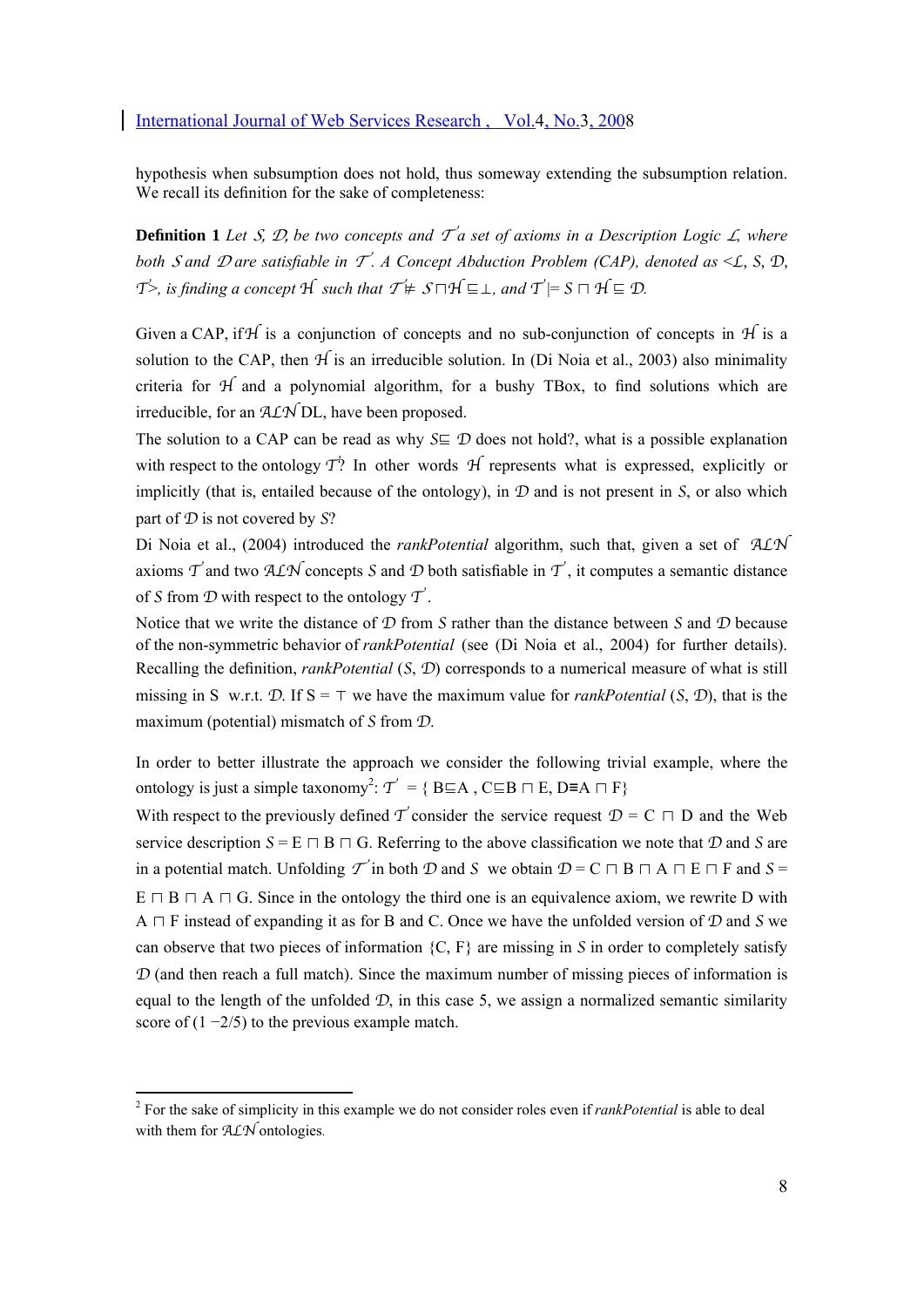The value returned by rankPotential( $T'$ , ⊤,  $D$ ) hence amounts to how specific is a complex concept expression D with respect to an ontology  $\mathcal{T}$ , what we call the depth of D: *depth(D)*. Such a measure is not trivially the depth of a node in a tree for at least two main reasons:

1. An ALN ontology, typically, is not a simple terms taxonomy tree, i.e., its structure is not limited to simple IS-A relations between two atomic concepts<sup>3</sup>.

2. An  $ALN$  complex concept is generally the conjunction of both atomic concepts and role expressions.

It is straightforward to show that, given a concept description C and an  $ALN$  ontology  $T$ , rankPotential( $\mathcal{T}$ ,  $\top$ ,  $C$ ) can be used as a total order relation over ALN, which takes into account the domain knowledge modeled within the ontology  $\mathcal{T}$ . How can a solution to a CAP be useful in semantic Web services discovery and composition? It is intuitive that  $H$ , in a CAP solution, is an explanation hypothesis for the missing part in the available service S needed to completely satisfy a request  $\mathcal{D}$ . A not-full match with the request is then due to  $\mathcal{H}$ . An observation we can also express defining  $H$  as: what is not covered by S with respect to  $D$ .

Based on this last remark we use solutions to sets of CAP to solve Concept Covering Problems as it is shown in the following. In particular, we show that we are able, through Concept Abduction, to extend the definition of Concept Covering to expressive DLs, and we introduce a greedy algorithm to compute a Concept Covering in terms of Concept Abduction (Colucci et al., 2005a; Colucci et al., 2005b). Such algorithm provides as output the obtained covering and, when such covering does not exist, also a logical explanation on what remains missing in the request. Let us start recalling that in (Hacid et al., 2002) the best covering problem in DLs was introduced as "...a new instance of the problem of rewriting concepts using terminologies", and proposed in (Benatallah et al., 2004) to cope with automated semantic Web service composition. In order to define a concept covering two non standard inference services were used: the least common subsumer (*lcs*) (F.Baader, 2003) and the difference or subtraction operation (Teege, 1994). Unfortunately, as the authors admitted, concept difference (Teege, 1994), can be used only for DLs that have structurally unique Reduced Clause Forms (RCF), and the logic they adopted, namely  $FL_0 \cup ( \geq nR)$  has limited expressiveness w.r.t. other DLs, e.g., ALN (for a complete description see (Teege, 1994)). In a more formal way Hacid et al., (2002) defined cover as follows.

**Definition 2** Let *L* be a Description Logic with structural subsumption,  $\mathcal{T}$  be a terminology *using operator allowed by*  $\angle$ *, R be the set of concept definitions in*  $\top$ ,  $\mathcal{R} = \{S_i, i \in [1..n]\}$ *, and*  $\mathcal{D}$ *be a concept in*  $\angle$  *such that*  $\top \neq \mathcal{D} \equiv \bot$ . A cover of a  $\mathcal{D}$  using  $\top$  is finding a set  $\mathcal{R}_c \subseteq \mathcal{R}$  such  $\top$ *that considering*  $\sqcap S_j$ *, conjunction of all the*  $S_j \in \mathcal{R}_c$ , D – lcs<sub>I</sub>(D,  $\sqcap S_j$ ) ≢ D occurs.

That is, a cover is finding a set of concepts defined in  $\mathcal{T}'$  such that they contain the information in D. Notice that a DL with structural subsumption and Reduced Clause Forms (RCF) is needed in

<sup>&</sup>lt;sup>3</sup> It can be better represented as a labeled graph.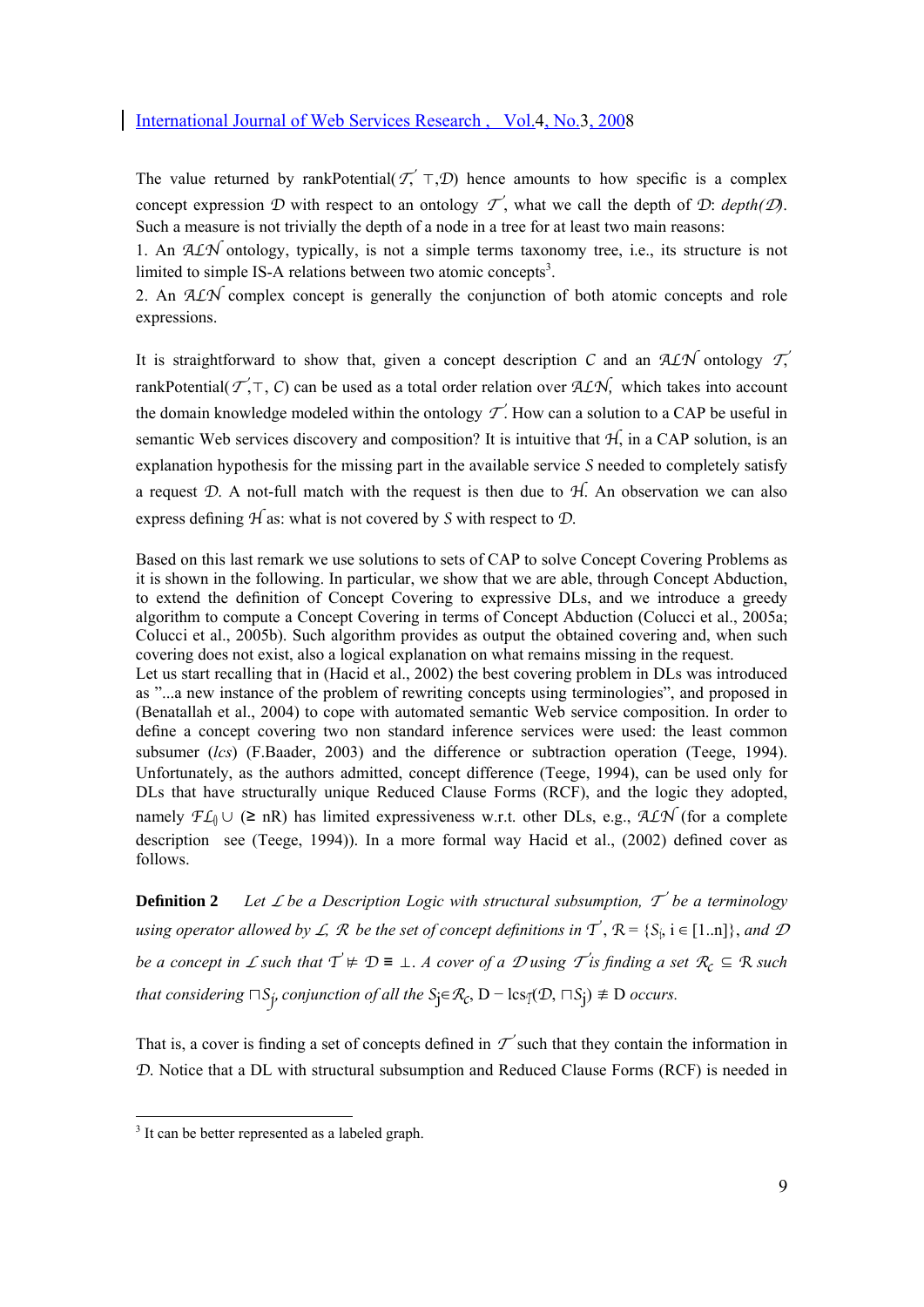order to use concept difference. We start presenting an extension to the previous definition of a Concept Covering, which withdraws limitations on the adopted DL, by exploiting Concept Abduction.

**Definition 3** *Let*  $D$  *be a concept,*  $R = \{S_1, S_2, ..., S_6\}$  *be a set of concepts, and*  $T$  *be a set of axioms representing an ontology, all in a DL L, where*  $D$  *and*  $S_1$ ,  $S_2$ , ...,  $S_k$  *are satisfiable in*  $T$ . *Let also*  $\prec$ <sup> $\uparrow$ </sup> *be an order relation over L taking into account the ontology*  $\mathcal{T}$ *.* 

*The Concept Covering Problem (CCoP) denoted as*  $V=<\mathcal{L}, \mathcal{R}, \mathcal{D}, \mathcal{T}>$  *is finding a pair*  $\langle \mathcal{R}, \mathcal{H} \rangle$ *such that:* 

*1.*  $\mathcal{R}_c \subseteq \mathcal{R}$ , and  $\mathcal{T}' \not\models \Box_{\text{Nis}} \mathcal{S}_i \equiv \bot;$ 

2.  $\mathcal{H} \in SOL(\leq \mathcal{L}, S, \mathcal{D}, \mathcal{T}^{>})$ , and  $\mathcal{H} \leq \tau \mathcal{D}$ .

*We call*  $\lt R_c$ ,  $\cancel{H}$  a solution for V, and say that  $R_c$  covers D. Finally, we denote SOLCCoP (V) *the set of all solutions to a CCoP* V*.* 

In the above definition the elements for the solution  $\langle R_c, H \rangle$  of a CCoP represent respectively:

•  $\mathcal{R}_c$ . Which concepts in  $\mathcal{R}$  represent the cover for D w.r.t.  $\mathcal{T}'$ .

•  $H$ . What is still in  $D$  and is not covered by concepts in  $\mathcal{R}_C$ .

Intuitively,  $\mathcal{R}_c$  is a set of concepts that completely or partially cover D w.r.t.  $\mathcal{T}'$ , while the abduced concept H represents what is still in D and is not covered by  $\mathcal{R}_c$ . It is worth noticing that

a Concept Covering Problem is similar, but has remarkable differences when compared to classical set covering. *CCoP* is not trivially a different formulation of a classical minimal set covering (SC) problem, as an exact solution to a CCoP may not exist. Furthermore in SC elements are not related with each other, while in CCoP elements are related with each other through axioms within the ontology, and while the aim of an SC is to minimize the cardinality of  $\mathcal{R}_c$  the aim of a CCoP is to maximize the covering, hence minimizing  $\mathcal{H}$ .

There can be several solutions for a single CCoP, depending also on the strategy adopted for choosing concepts in Rc. This consideration leads to the definition of *best cover* and *exact cover*.

**Definition 4** *A best cover for a CcoP V, w.r.t. an order*  $\prec$  $\uparrow$  *on the DL adopted, is a solution*  $\langle R_c, Hb \rangle$  *for*  $V$  *such that there is no other solution*  $\langle R'_c, H' \rangle$  *for*  $V$  *with*  $H' \prec_{\Gamma} H b$ .

There is no solution  $\leq$ ,  $\mathcal{T} > \mathcal{R}'_c$  H' for V such that  $\mathcal{H}'$ , the remaining part of D still to be covered, is \*smaller\* than  $Hb$  with respect to an order  $\prec_{\tau}$ . The definition of some minimality criteria is in (Di Noia et al., 2003; Colucci et al., 2003; Di Noia et al., 2004, Di Noia et al., 2007). Observe that, since the solution for a Concept Abduction Problem is not unique in general, there could be two solutions  $\langle \mathcal{R}_c, \mathcal{H}_1 \rangle, \langle \mathcal{R}_c, \mathcal{H}_2 \rangle$  such that the first one is a best cover, while the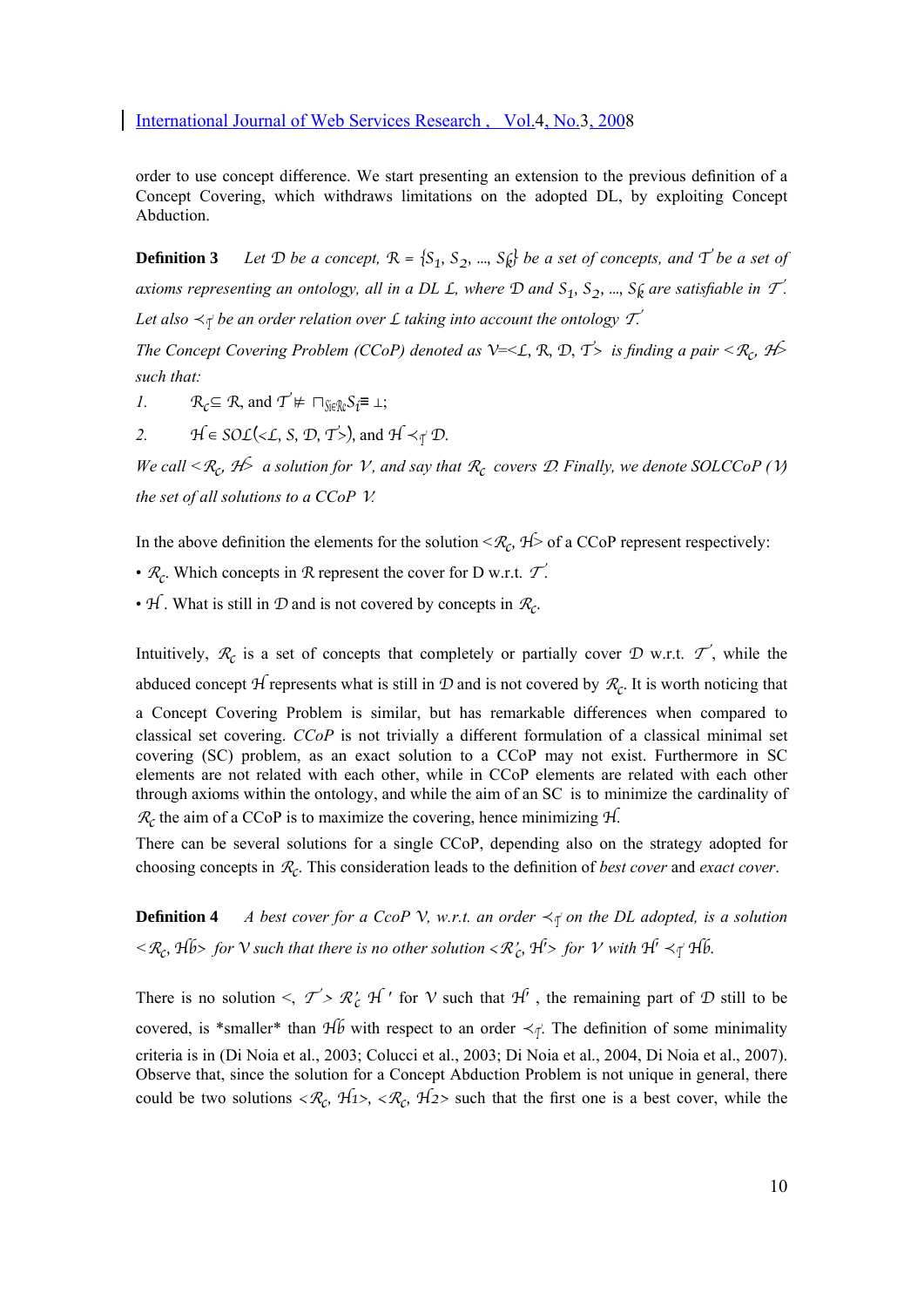second one is not. However, when a full cover exists, it is independent of any order  $\prec$ <sub>T</sub> on the DL adopted. The *rankPotential* algorithm presented by Di Noia et al., (2004) can be used to compute an order  $\prec$  for ALN.

**Definition 5** *An exact cover for a CcoP V is a solution* <  $\mathcal{R}_c$ ,  $\mathcal{H}e$ > *for*  $V$  *such that*  $T \models \mathcal{H}e \equiv T$ .

It is well-known that even the basic set covering problem is NP-hard; Concept Covering to be of any practical use in a Semantic Web services composition process has to be reasonably fast. With this issue in mind we devised a tractable greedy Concept Covering algorithm, which is polynomial for  $A\mathcal{L}N^4$ , building on and extending a classical greedy set covering one (Cormen et al., 1990).

**Algorithm** GREEDYsolveCCoP (R, D, T )

**input** concepts  $D, S_i \in \mathcal{R}, i = 1..k$ , where  $D$  and  $S_i$  are satisfiable in  $T'$ 

**output**  $\langle \mathcal{R}_c, \mathcal{H} \rangle$ 

**begin algorithm**

 $\mathcal{R}_c = \varnothing;$  $\mathcal{D}u = \mathcal{D}$ : Hmin= D; **do** 

SMAX=⊤;

/\* [♣] Perform a greedy search among  $S_i \in \mathbb{R}^*$ /

**for each**  $S_i \in \mathcal{R}$ 

**if**  $\mathcal{R}_c \cup \{S_i\}$  is a cover for  $\mathcal{D}u$  then

 $H = \text{solveCAP } (\leq L, S_i, \mathcal{D}u, T^{\geq})$ ;

/\* [♦] Choose  $S_i$  based on an order  $\prec_{\uparrow}$  \*/

$$
\text{if } \mathcal{H} < \mathcal{H} \text{min} \quad \text{then} \\
S_{\text{MAX}} = S_i; \\
\mathcal{H} \text{min} = \mathcal{H}; \\
\text{end if}
$$

# **end if**

**end for each** 

/\* [ $\triangleq$ ] If a new  $S_i$  is found then add  $S_i$  to  $\mathcal{R}_c$  and remove it from  $\mathcal{R}^*$ /

 $\};$ 

$$
\text{if } \mathcal{T} \models S_{\text{MAX}} \not\equiv \top \text{ then}
$$
\n
$$
\mathcal{R} = \mathcal{R} \setminus \{ S_i \};
$$
\n
$$
\mathcal{R}_c = \mathcal{R}_c \cup \{ S_i
$$

<sup>&</sup>lt;sup>4</sup> Being greedy, the computed solution will not be optimal in general (neither a full cover, nor a best one).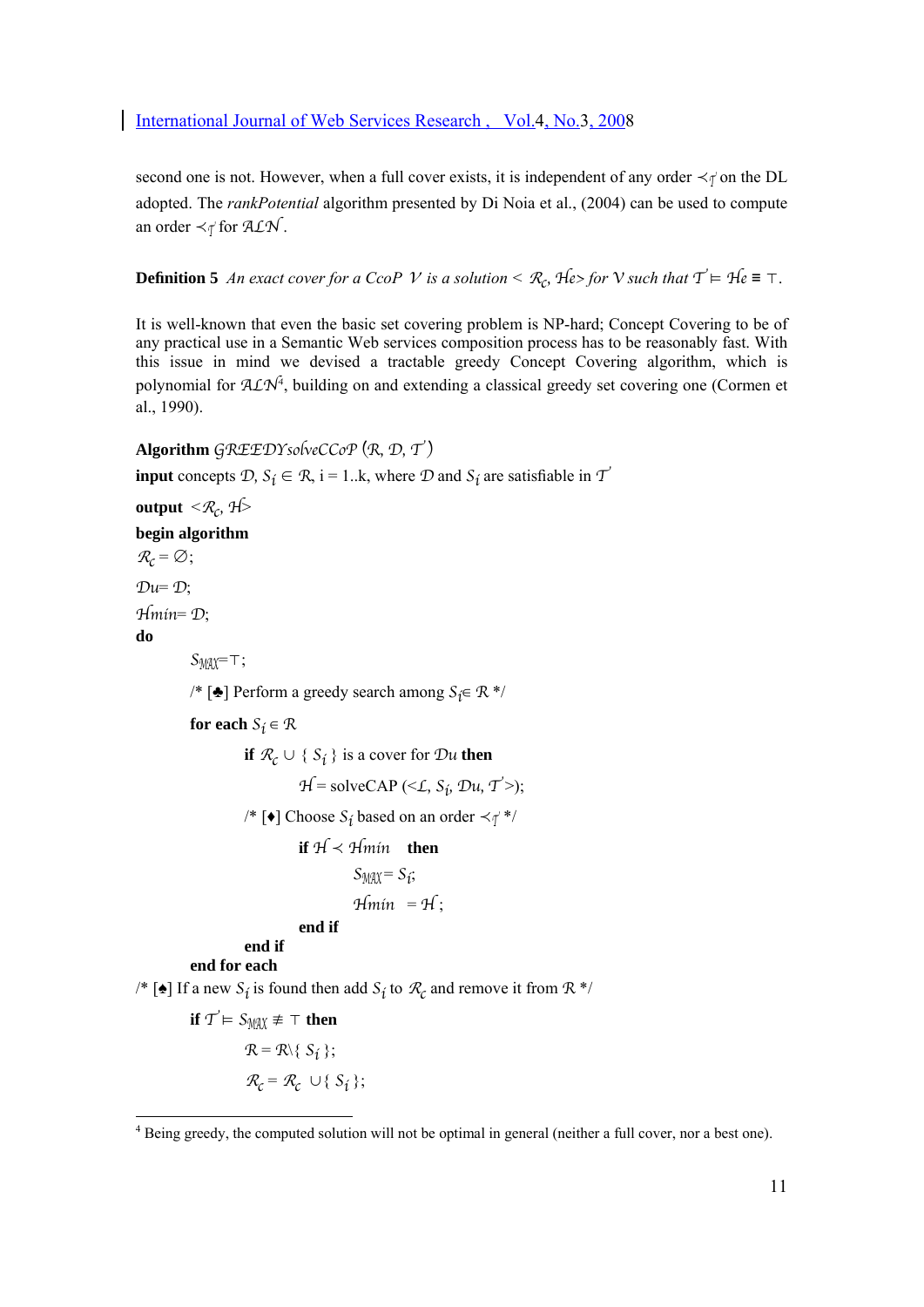```
Du = Hmin
```
**end if** 

/\* [ $\blacktriangledown$ ] Continue searching until no  $S_i$  is found \*/

**while**( $S_{\text{MAX}} \not\equiv \top$ );

**return**  $\leq R_c$ ,  $\mathcal{D}u$  $\geq$ ;

### **end algorithm**

The algorithm tries to cover  $D$  as much as possible, using the concepts  $S_i \in \mathcal{R}$ .

If it is not found any new useful  $S_i \in \mathcal{R}$ , that is any  $S_i$  such that it covers  $\mathcal D$  more, then the algorithm terminates.

A greedy approach is used to choose candidates for  $\mathcal{R}_c$ .

 $\bullet$  Choose among the candidates the one such that  $\mathcal{H}$ , solution for the local CAP, is minimal w.r.t. the order  $\prec \tau$ .

**Example 1** If the greedy search returns a new  $S_i$ , it is removed from R and added to  $\mathcal{R}_c$ .

In (Cormen et al., 1990) it is proved that, for a set covering problem, the solution grows logarithmically in the size of the set to be covered with respect to the minimal one. In *GREEDYsolveCCoP* the novel complexity source is in the solution of the CAPs and the comparison in [♦]. For ALN , in (Di Noia et al., 2003) a polynomial algorithm (*findIrred* ) is proposed to find irreducible solutions for a CAP, and in (Di Noia et al., 2004) the tractable *rankPotential* is presented to rank concepts and establish an order relation among them. It is therefore trivial proving that also *GREEDYsolveCCoP* can be solved in polynomial time. Obviously we are not claiming that we solve a covering problem polynomially. The algorithm returns a cover, not the best one.

# **SEMANTIC WEB SERVICE DISCOVERY AND COMPOSITION**

In this section we build on the previously introduced services and algorithms to carry out a fully Semantic Web service discovery and composition. Let us point out that we refer to a general framework, compliant with all the ones modeling Semantic Web services with respect to a Input-Output-Precondition-Effect model. This implies that our approach can be reformulated using OWL-S (http://www.w3.org/Submission/OWL-S/) model with practically no changes. Notice that the need for common, shared, ontologies is usually the first objection towards approaches to SWS discovery and composition, a claim that obviously undermines the whole Semantic Web initiative. Nevertheless, it should be considered that effective integration approaches are being proposed for descriptions expressed in heterogeneous forms (Madhavan et al., 2001; Calì et al., 2004), while specific initiatives such as  $WSMO<sup>5</sup>$  also stress the role of Mediators to ease interoperability between heterogeneous service descriptions. As stated above, we believe that the service

 $\overline{a}$ 

<sup>5</sup> www.wsmo.org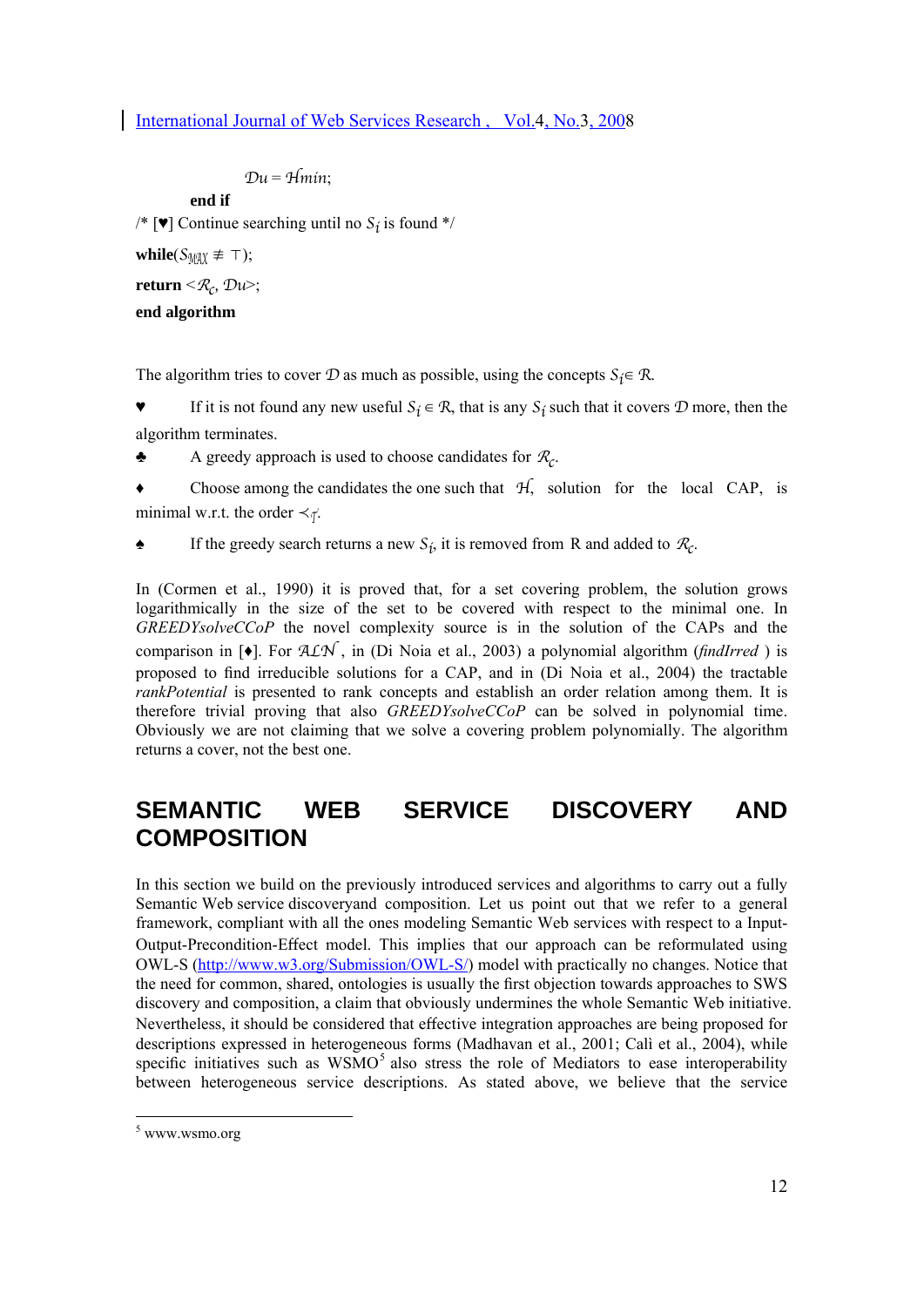discovery process is a subproblem of the more generic resource retrieval one: "having a request and several available resources potentially matching it, if it is not possible to retrieve some resources so that they completely satisfy the request, is an approximate solution possible? Is it possible to have explanation on such approximation?"

To explain and motivate the approach, we start with a simple semantic web-service model and then add features, enriching the model. In the initial model we define both the request  $D$  and the description WS<sub>D</sub> of each Web service as DL concept descriptions w.r.t. an ontology  $T$ . A classification schema such as UNSPSC can then be used to classify tasks and related ontologies (Colucci et al., 2004). We assume the existence of a registry where service providers store, for each service, both all the information needed for the invocation and the description  $WS_{\mathcal{D}}$  of the service itself. Notice that, as it is also stated in the OWL-S overview, (http://www.w3.org/Submission/OWL-S/), assuming the existence of a registry does not limit the approach.

Given a request D modeled w.r.t. an ontology T, the steps needed in order to obtain a set of services satisfying as much as possible  $D$  are hence the following:

1. query the registry in order to obtain all the service descriptions  $WS_{\text{n}}$  that refer to the same T;

2. put all the retrieved services descriptions in a set R;

3. call *solveCCoP* (R, D, T);

4. with reference to  $\langle R_c, H \rangle$  returned by *solveCCoP* in the previous step, return to the requester

both  $H$  and, for each  $WS_{\mathcal{D}} \in \mathcal{R}_c$ , the invocation information of the corresponding service.

 $\mathcal{R}_c$  and  $\mathcal H$  are, respectively, the set of resources representing an approximate solution to the retrieval problem for a composite Web service, and an explanation on why the solution is not an exact one.

Using the above approach, a discovery and selection is possible for the services available in the registry, which can be composed in order to satisfy D as far as possible.

Obviously, proposing a composition of the discovered services in the retrieved set requires taking into account also their execution information, i.e., inputs, outputs, preconditions and effects specification. Without loss of generality, in what follows we will consider only preconditions and effects (results), as it is straightforward to extend the approach also considering inputs and outputs.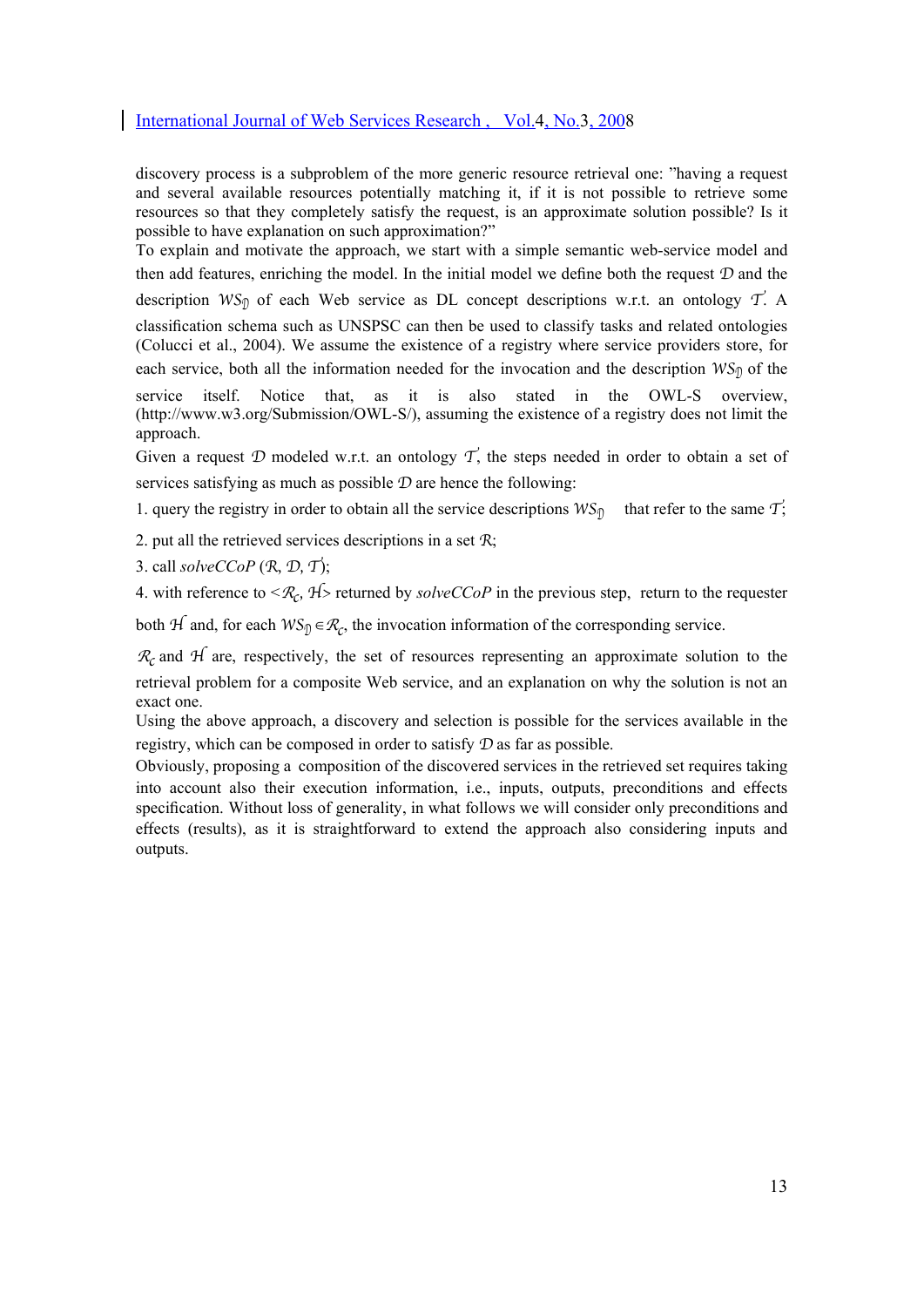

Figure 1: The role of preconditions and effects during Web service composition.

#### **Dealing with Preconditions and Effects**

In order to execute a Web service, its preconditions must be satisfied, possibly using information provided by other Web services. Moreover care has to be paid in avoiding the duplication of effects when composing services, which might be due to entailment relationships among different effects provided by services being composed. After the execution of the composite service we do not want two or more services providing the same results, even partially.

Turning to the classical scenario proposed in (Frauenfelder, 2001), a booking agent organizing a trip and composing two services, one able to book both a hotel stay and a flight and another a flight and a car rental, would not be much appreciated if its outcome is two flights booked for the same trip, together with the hotel and the car.

In order to deal with the execution information, we extend the Web service model and define:

**Request:** a pair  $\langle D, P_{\alpha} \rangle$ , where  $D$  is the description of the requested service and  $P_{\alpha}$  are the preconditions provided with the request. For example, if the request is made by a personal user agent, then it is able to provide some initial information to be used as preconditions for a service execution, e.g., a valid credit card.

**Web service<sup>6</sup>:** a triple  $\langle WS_{\mathcal{D}}, \mathcal{P}, \mathcal{I}\rangle$ , where  $WS_{\mathcal{D}}$  represents provided service description,  $\mathcal{P}$  the preconditions and  $\mathcal E$  the effects.  $WS_{\mathcal{D}}$  is a description of the offered service<sup>7</sup>. Using a language endowed with a well-defined syntax and semantics, it models what the service offers.  $P$  and  $E$  are respectively the preconditions and the effects specification.

<sup>&</sup>lt;sup>6</sup> A Web service implemented by combining other Web services is referred as composite "... to distinguish it from the ones implemented through conventional programming languages and invoking conventional services which are called basic" (Alonso et al., 2003). Since a service being basic or composite is transparent to the client, in the following we address them as Web service for simplicity.

<sup>&</sup>lt;sup>7</sup> What we call here  $WS_{\text{D}}$  –Web service Description– can also be interpreted as a description of the effects provided by the Web service itself.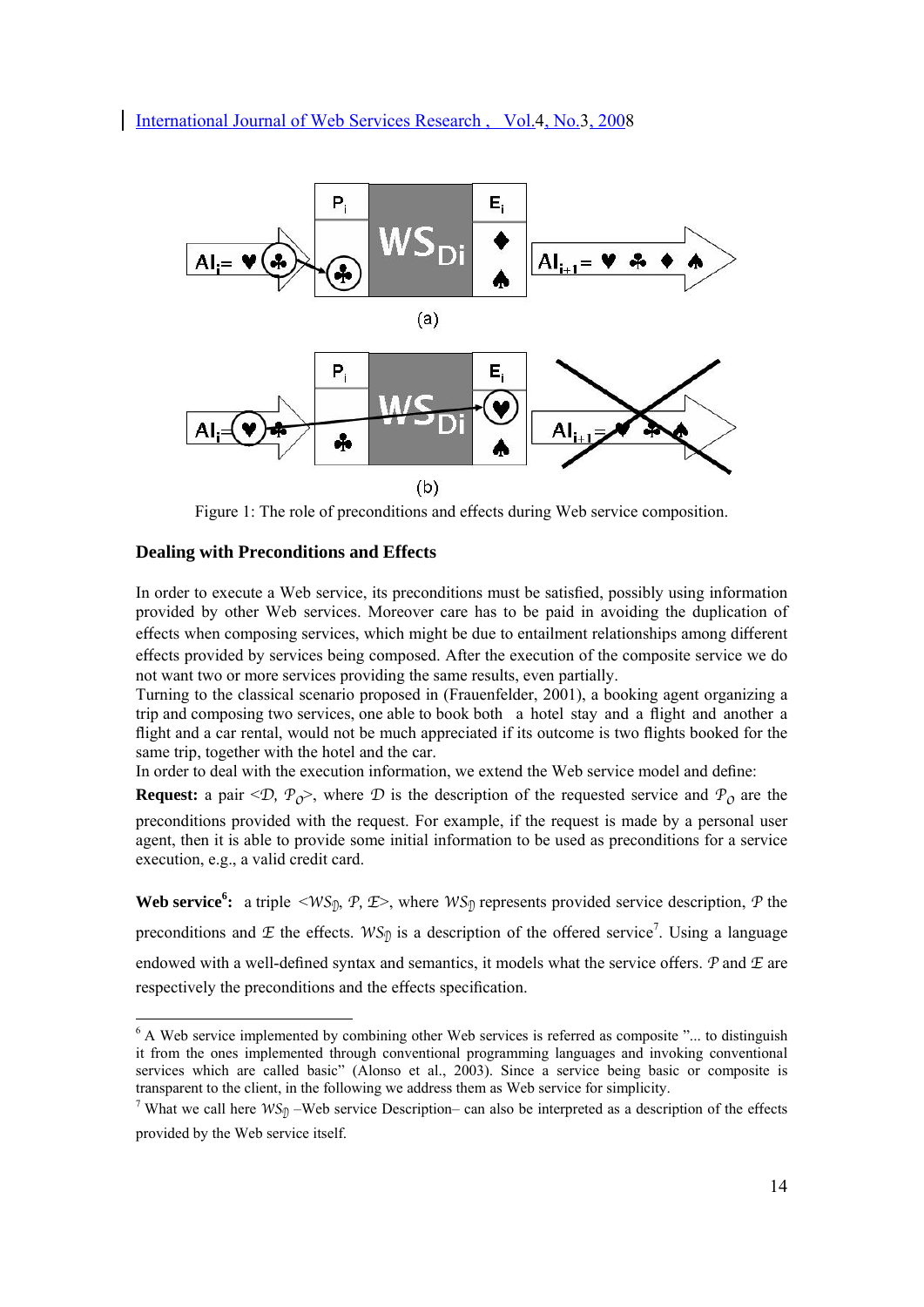In our setting,  $WS_{\eta}$  and D are formulated as DLs concepts w.r.t. the domain ontology  $Td$ . For the sake of simplicity, here  $\mathcal{P}_0$ ,  $\mathcal P$  and  $\mathcal E$  are modeled as conjunction of atomic concepts represented in the Precondition/Effect ontology  $T_p/e$ . The following definition and formalization refers to such  $T_p/e$  ontology but they can be extended considering other logical formulations for both  $P$ and  $E$ . In other words, whatever the logical framework, it has to allow effects duplication detection and the precondition satisfaction by means of other Web service effects.

A simple covering solution, as the one proposed above, cannot deal with the  $P$ ,  $E$  specifications of the services. To compose Web services dealing with their  $P/E$ , we introduce an informal definition of Web service flow with respect to some initial preconditions  $P_0$ , from now on WSF

 $(\mathcal{P}_0)$ .

WSF(Po) is a finite sequence of Web services (ws<sub>1</sub>, ws<sub>2</sub>, ...ws<sub>1</sub>, ..., ws<sub>n</sub>), where for each Web service  $ws_i$  belonging to the flow, all the following conditions hold:

- 1. The preconditions of the first Web service  $ws_1$  executed in a composite Web service are satisfied by the information  $P_0$ provided with the initial request –see Figure 1(a).
- 2. In order to execute a Web service  $ws_i$ , the available information for preconditions satisfaction comes from the effects of all the Web services  $ws_j$ , with  $j \leq i$ , previously executed – see Figure  $1(a)$ .
- 3. Effects duplication after the execution of the composite Web service has to be avoided see Figure 1(b).

The available information for ws<sub>i</sub> is the conjunction of both the effects produced by ws<sub>i</sub> ∈ WSF(Po), with j < i, along the execution flow and the initial preconditions  $P_0$ .

In a more formal way, indicating with  $A1_i$  the **A**vailable Information for  $ws_i$  and with  $E_j$  the effects produced by wsj, with  $j \leq i$ , the following relation ensues:

 $\mathcal{A}\mathcal{I}_i = \mathcal{P}_0 \sqcap \mathcal{E}_1 \sqcap \mathcal{E}_2 \sqcap ... \sqcap \mathcal{E}_{i-1}$ 

Since, for simplicity, we illustrate the approach using a concept taxonomy to represent preconditions and effects, both  $P_i$  and  $\mathcal{I}_i$  are expressed as conjunction of concept names CN introduced in  $T_p/e$ ;  $P_i = \bigcap_i C N_i$  and  $\mathcal{I}_i = \bigcap_k C N_k$ . Now we can formally define a Web service flow.

**Definition 6** *A Web service flow with respect to some initial preconditions* $P_0$ *is a finite sequence of Web services*  $WST(\mathcal{P}_0) = (ws_1, ws_2, ...ws_i, ..., ws_n)$ , *with*  $i = 1..n$ , *where for each Web service*  $ws_i \in \text{WSF}(P_0)$  *all the following conditions hold:* 

- *1. for*  $ws_1$ ,  $P_0 \subseteq P1$ .
- 2. for ws<sub>i</sub>, with  $i > 1$ ,  $\mathcal{A}1_i \subseteq \mathcal{P}$ *i.*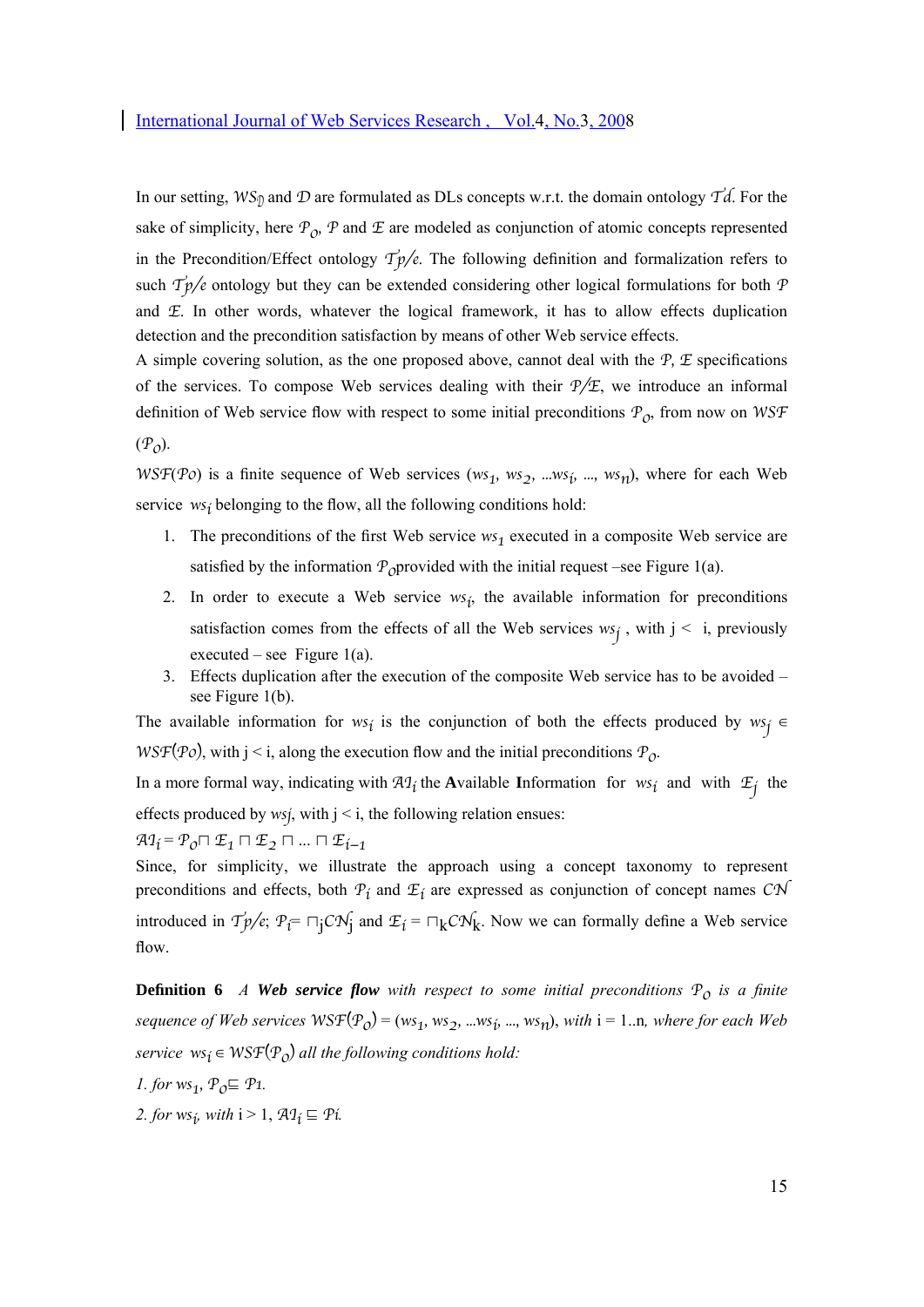*3. for*  $ws_i$ , with  $i > 1$ , for each concept name CN occurring in  $\mathcal{F}_i$ ,  $\mathcal{A}\mathcal{I}_i \not\subseteq \mathcal{CN}$ .

*We indicate with*  $D_{WSF} = \{WS_{\text{D}i} | ws_i \in WSF(\mathcal{P}_0)\}$ *, the set of Web service descriptions in*  $WSF(\mathcal{P}_0)$ *.* 

Based on the definition of Web service flow, here we define a composite Web service with respect to a request.

**Definition 7** *Let*  $\mathbb{R} = \{WS_{\mathbb{D}i}, \mathbb{P}_i, \mathbb{E}_i\}$ *, with* i=1..k, *be a set of Web services*  $ws_i$ *, and*  $\langle \mathbb{D}, \mathbb{P}_0 \rangle$  *be a request, such that both*  $D$  *and*  $WS_{D_i}$  *are modeled as concept descriptions satisfiable w.r.t. a domain ontology*  $T\acute{d}$ , and  $P_0$ ,  $P_i$  and  $E_i$  modeled as conjunction of concept names satisfiable *w.r.t. a Precondition/Effect ontology* Tp/e*.* 

*A composite Web service for*  $\langle D, P_{\rho} \rangle$  with respect to R, CWS( $\langle D, P_{\rho}, R \rangle$ ), is a Web service *flow such that for each ws<sub>1</sub> in the execution flow,*  $\mathcal{D}_{CWS(\langle \mathcal{D}, \mathcal{P} \mathcal{O}, \mathcal{R} \rangle)} = \{WS_{\mathcal{D}1} \mid ws_{\mathcal{D}2} \in CWS(\langle \mathcal{D}, \mathcal{P} \mathcal{O}, \mathcal{P} \rangle) \}$ P0,R>)}*, covers* D*.* 

A composite Web service is an execution flow such that it can be started using some information provided by the requester  $(\mathcal{P}_0)$  as initial preconditions, and the provided composite service covers

the user request description  $(D)$ .

In this definition of composite Web Service, we consider a user perspective while handling preconditions. In fact, we suppose the only initial information the user is willing to provide are the ones in  $P_{\Omega}$ .

#### **Computing a Composite Web Service**

We now extend *GREEDYsolveCCoP* to cope with Web service preconditions and effects, and determine an algorithm to automatically compute a composite Web service. For such purpose we also define an *executable Web service* and an *executable set*.

**Definition 8** *Given a Web service flow*  $WSF(P_0) = (ws_1, ws_2, ...ws_i, ..., ws_n)$ , we say that a Web

*service is an executable Web service* ws<sup>ex</sup> for  $WSF(P_0)$  *iff* 

1. ws<sup>ex</sup> ∉ WSF( $P_0$ )

2. WSF  $'(P_0) = (ws_1, ws_2, \dots ws_i, \dots, ws_n, ws^{cX})$  *is a Web service flow.* 

An executable Web service wsex for  $WSF(\mathcal{P}_0)$  is a Web service which can be invoked after the execution of  $WSF(\mathcal{P}_0)$ , i.e., its preconditions are satisfied after the execution of  $WSF(\mathcal{P}_0)$  and such that its effects are not already provided by  $WST(\mathcal{P}_0)$ , and its description is compatible with the service descriptions in  $\mathcal{D}_{CWS(\langle \mathcal{D}, \mathcal{P}_0, \mathcal{R} \rangle)}$ .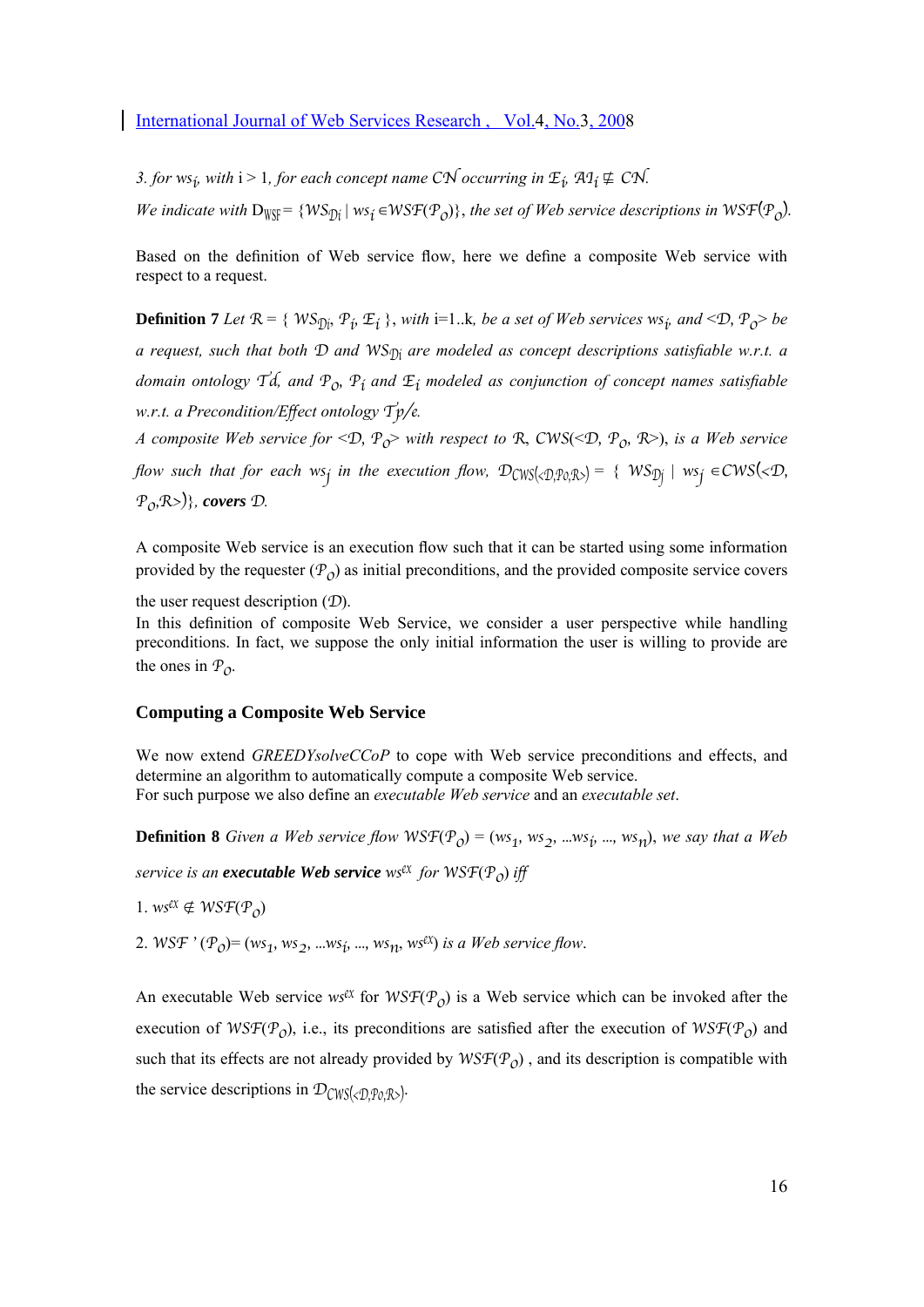**Definition 9** *Given a Web service flow WSF(Po) and a set of Web services*  $\mathcal{R} = \{ w s_i \}$  *we call executable set of*  $WSF(P_0)$ , *the set of all the*  $ws_i \in R$  *such that*  $ws_i$  *is an executable service for*  $WSF(P_O)$  }.  $EX_{WSF(P_O)} = \{ws_i^{\alpha} \mid ws_i^{\alpha} \text{ is an executable service for } WSF(P_O)\}$ 

The executable set is hence the set of all the services that can be invoked after the execution of a Web service flow. Based on the above introduced definitions we present an algorithm able to compute a composite Web service  $CWS( $\mathcal{D}, \mathcal{P}_0, \mathcal{R}$ >).$ 

**Algorithm** *serviceComposer*( $\mathbb{R}, \leq \mathbb{D}, \mathbb{P}_{\mathbb{Q}}$ ),  $\mathbb{T}$ )

**input** a set of services  $\mathcal{R} = \{ ws_i = \langle WS_{\eta}, \mathcal{P}_i, \mathcal{F}_i \rangle \}$ , a request  $\langle \mathcal{D}, \mathcal{P}_0 \rangle$ , where  $\mathcal{D}$  and  $WS_{\eta}$  are satisfiable in  $\mathcal{T}'$ **output <**CWS, H> **begin algorithm**  1:  $CWS \left( \langle \mathcal{D}, \mathcal{P}_0, \mathcal{R} \rangle \right) = \emptyset$ ; 2:  $\mathcal{D}u = \mathcal{D}$ ;  $3:$ Hmin = D; 4: **do**  5: **compute**  $\mathcal{EX}_{\mathcal{CWS}(\leq \mathcal{D}, \mathcal{P}_0, \mathcal{R}>)}$ ; 6:  $WS_{DMAX} = T$ ; 7: **for each**  $ws_i \in \mathcal{EX}_{CWS(*D, Po, R>*)}$ 8: **if**  $\mathcal{D}_{CWS(\langle \mathcal{D}, \mathcal{P} \rangle)} \cup \{WS_{\mathcal{D}i}\}\text{ covers } \mathcal{D}u\text{ then } /* \otimes */$ 9:  $H = solveCAP \ (\leq L, WS_{0i}, Du, T')$ ; /\*  $\odot$  \*/ 10: **if**  $H \prec \tau$  Hmin **then** /\* ⊘ \*/ 11:  $WS_{\text{DMAY}} = WS_{\text{DI}};$ 12:  $Hmin = H$ ; 13: **end if**  14: **end if**  15: **end for each**  16: **if**  $WS_{\text{DM4Y}}$ ≢ ⊤ **then** 17:  $\mathcal{R} = \mathcal{R} \setminus \{ws_i\};$ 18: CWS (< $\mathcal{D}, \mathcal{P}_0, \mathcal{R}$ >) = (CWS (< $\mathcal{D}, \mathcal{P}_0, \mathcal{R}$ >), ws<sub>i</sub>); 19:  $Du = Hmin$ 20: **end if**  21:**while**( $WS_{\text{Dimin}} \not\equiv \top$ ); 22: $return \le CWS \ (\le D, P_0, R>),$  Duncovered >;

**end algorithm**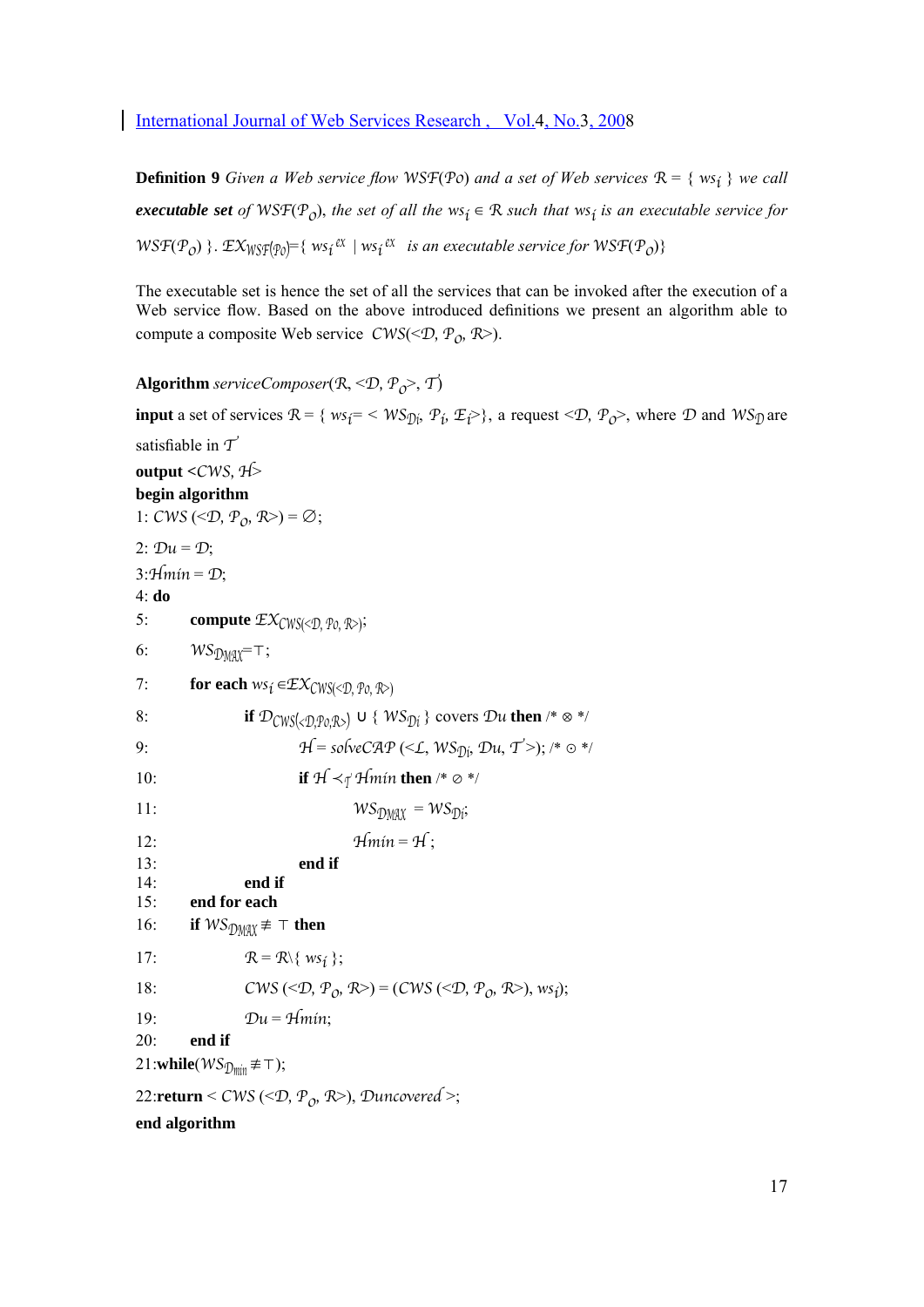*serviceComposer* returns the composite Web service CWS (< $\mathcal{D}$ ,  $\mathcal{P}_{\alpha}$ ,  $\mathcal{R}$ >) and the part of the request description D that has remained –in case– uncovered, i.e. Duncovered. Notice that, since *serviceComposer* uses a greedy approach, CWS (< $\mathcal{D}$ ,  $\mathcal{P}_0$ ,  $\mathcal{R}$ >) represents the quickest solution to the orchestration problem, and since *Duncovered* is computed solving a CAP, it is not *the* explanation for the uncovered part of the request, it is *an* explanation for that, which depends also on the minimality criterion adopted to solve the CAPs during the algorithm execution. Differently from *GREEDYsolveCCoP*, in *serviceComposer* we have a new source for complexity due to the computation of  $\mathcal{EX}_{\mathcal{CWS}(\langle \mathcal{D}, \mathcal{P}_0, \mathcal{R} \rangle)}$  in row 5. The complexity of such a computation is strongly dependent on the language used to model both P and  $\mathcal{F}$ ; if  $\mathcal{EX}_{CWS(\leq 0, \mathcal{P}_0, \mathcal{R})}$  is computed polynomially, serviceComposer remains polynomial in time for ALN.

> Kayak ⊑ EcoTour ; EcoTour ⊑ Tour ; ThemeParksTour ⊑ ParksTour ; ParksTour ⊑ Tour SwimmingPool ⊑ FitnessFacilities ; FitnessCenter ⊑ FitnessFacilities SmokingAllowed ⊑ RoomFacilities ; NoSmoking ⊑RoomFacilities ; disj(SmokingAllowed, NoSmoking) ; PetsAllowed ⊑ RoomFacilities ; NoPetsAllowed ⊑ RoomFacilities ; disj(PetsAllowed, NoPetsAllowed) FitnessFacilities ⊑ HotelFacilities ; RoomFacilities ⊑ HotelFacilities ; AirportTransfer ⊑ FlightFacilities GPS ⊑ CarRentalFacilities ; EmergencyAssistance ⊑ CarRentalFacilities ; ExpressReturn ⊑ CarRentalFacilities HotelFacilities ⊑ Facilities ; FlightFacilities ⊑ Facilities ; CarRentalFacilities ⊑ Facilities ; disj(HotelFacilities, FlightFacilities,CarRentalFacilities) BedRoom ⊑ hasBeds DoubleRoom ≡ BedRoom ⊓ (= 2 hasBeds) SingleRoom  $\equiv$  BedRoom  $\sqcap$  (= 1 hasBeds) WeddingRoom ≡ DoubleRoom ⊓ hasBeds.DoubleBed

> > Figure 2: The reference ontology for the example

# **AN ILLUSTRATIVE EXAMPLE**

In order to describe the *serviceComposer* behavior we model a simple travel reservation scenario. The request description  $D$  and the Web service descriptions  $WS_{\hat{D}i}$  are modeled with respect to the

toy ontology  $\mathcal T$  pictured in Figure 2.

Our system (see next Section) implements *findIrred* (Di Noia et al., 2003) to solve Concept Abduction Problems (⊙ in *serviceComposer*) and *rankPotential* (Di Noia et al., 2004) to rank concepts (⊘ in *serviceComposer* ), the results presented below refer to such algorithms.

From now on we write  $H_{WShame}$  to express that *H* is a solution to the CAP < L, WS<sub>namel</sub>, Du, T >, computed using findIrred and |*HWSname*| to denote the solution computed by *rankPotential*(WSnameD, Du).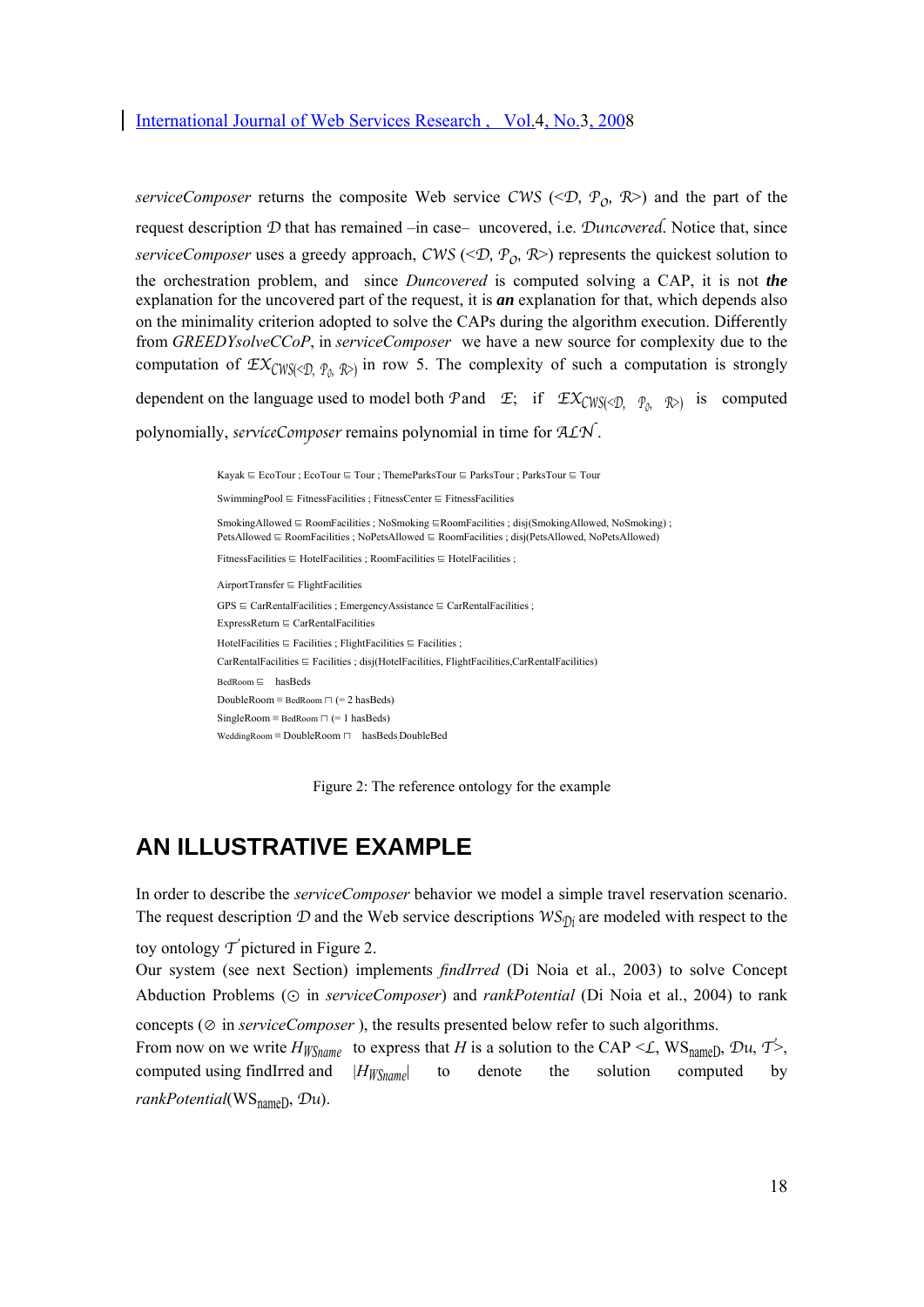Imagine you wish to plan your holiday in Florida, particularly in the Orlando neighborhood, you want to book a flight and reserve a room in a hotel where pets are allowed and as you would like to move around in Florida, you also want to rent a car with satellite navigation system. Furthermore you wish to try some attraction like Park Tour and Eco Tour. You provide a VALID CREDIT CARD, as information for Web service accessing.

Your request can be formalized as follows:

```
< D = ∃flightBooking ⊓ ∃hotelReservation ⊓ ∀hotelReservation. 
(∃withFacilities⊓ ∀withFacilities.PetsAllowed) ⊓ ∃carRenting ⊓
∀carRenting.(∃withFacilities⊓∀withFacilities.GPS) ⊓ ∃attraction ⊓
∀attraction.(ParksTour ⊓ EcoTour),
```
 $P0 =$  VALID CREDIT CARD >

Let us suppose the registry  $R$  stores the following Web services descriptions, modeled in accordance with the ontology in Figure 2.

R = {*FloridaTour, SuperCar, HotelBooker, NiceHolidays, MyCar*}

*FloridaTour* is a Web service which includes, among its options, hotel reservation, flight booking with airport transfer and tour around theme parks;

```
<FloridaTour = ∃hotelReservation⊓∃flightBooking⊓∀flightBooking. 
(∃withFacilities⊓∀withFacilities.AirportTransfer) ⊓ ∃attraction ⊓
∀attraction.ThemeParksTour,
```
 $P =$  VALID CREDIT CARD,

 $E$  = FLIGHT\_RESERVATION  $\sqcap$  HOTEL\_RESERVATION  $\sqcap$  ATTRACTION\_TICKET> *SuperCar* is a car rental service that includes a satellite navigation system and ensures emergency roadside assistance;

<SuperCar=∃carRenting⊓∀carRenting.(∃withFacilities⊓ ∀withFacilities. (GPS⊓EmergencyAssistance)),

 $P =$  VALID CREDIT CARD,

 $E$  = CAR\_RESERVATION>

*HotelBooker* is a Web service that allows to reserve a three diamonds hotel, but pets are absolutely not allowed;

<HotelBooker = ∃hotelReservation ⊓ ∀hotelReservation.(= 3 diamonds)⊓

(∃withFacilities ⊓ ∀withFacilities.NoPetsAllowed),

 $P =$  VALID CREDIT CARD,

 $E$  = HOTEL RESERVATION >

*NiceHoliday* reserves rooms in hotels at least three diamonds, organizing a kayak tour;

<NiceHoliday = ∃hotelReservation ⊓ ∀hotelReservation.≥ 3 diamonds⊓

⊓∃attraction ⊓ ∀attraction.Kayak,

 $P$  = VALID CREDIT CARD,

E = HOTEL\_RESERVATION ⊓ ATTRACTION\_TICKET>

*MyCar* is a car rental service offering also express return and emergency roadside assistance;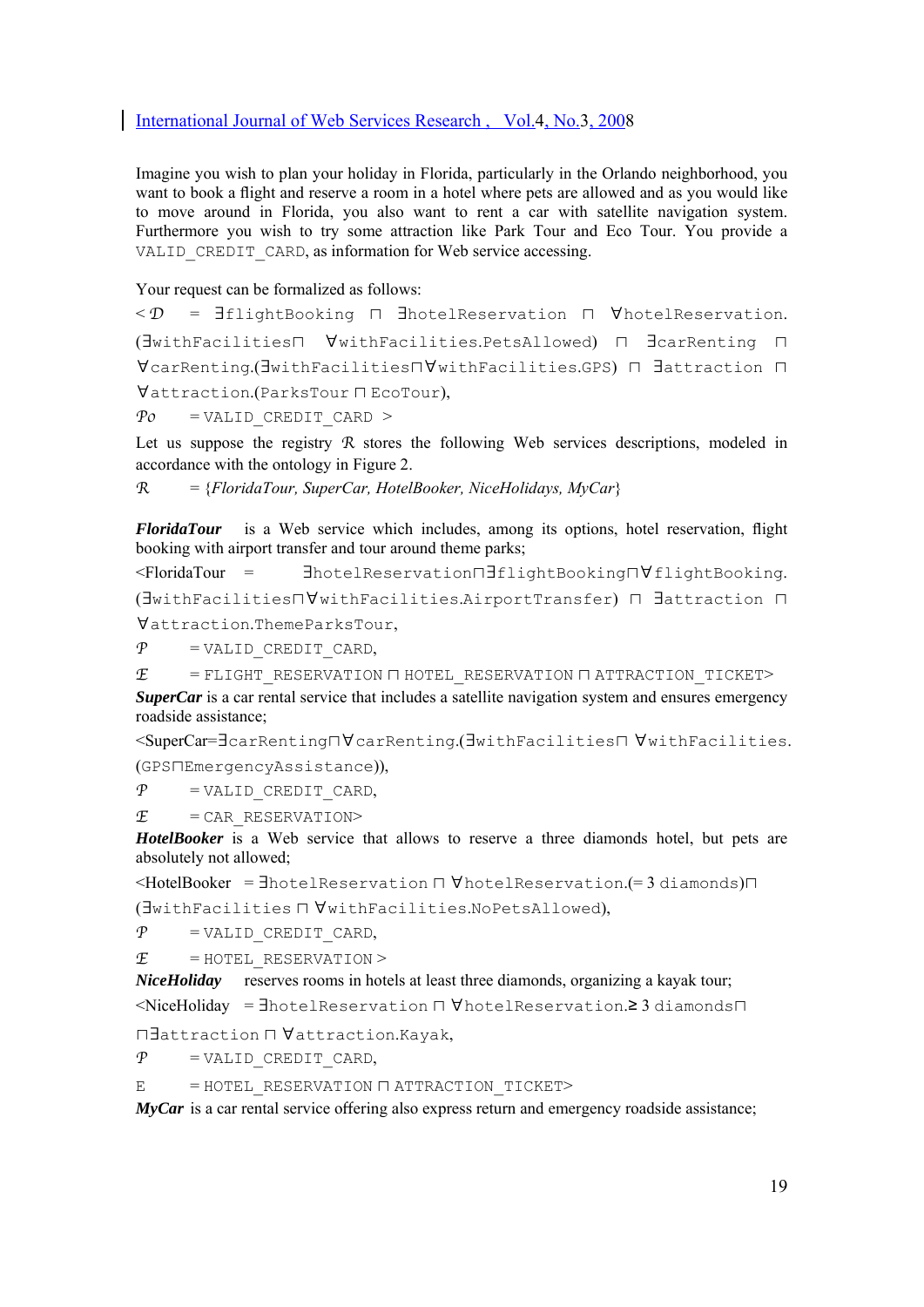<MyCar =∃carRenting⊓∀carRenting.(∃withFacilities⊓∀withFacilities. (ExpressReturn⊓ EmergencyAssistance)),  $P =$  VALID CREDIT CARD,  $E = CAR$  RESERVATION>

In order to compute a CWS (< $\mathcal{D}, \mathcal{P}_0, \mathcal{R}$ >) the first step is to evaluate  $\mathcal{EX}_{CWS( $\mathcal{D}, \mathcal{P}_0, \mathcal{R}$ ) with respect$ to an empty Web service flow CWS (<D,  $\mathcal{P}_0$ ,  $\mathcal{R}$ >) = Ø ( $\mathcal{EX}_0$  for short). As  $\mathcal{P}_0$  = VALID CREDIT CARD then all the services will be in the executable set  $\mathcal{EX}_0$ = {FloridaTour, SuperCar, HotelBooker, NiceHolidays, MyCar}. At this initial step Duncovered =  $D$  then:

*HFloridaTour*=∀hotelReservation.(∃withFacilities⊓∀withFacilities.PetsAll owed)⊓∃carRenting⊓∀carRenting.(∃withFacilities⊓∀withFacilities.GP S)⊓∀attraction.EcoTour

```
|H_{FloridaTour}| = 6HSuperCar=∃flightBooking⊓∃hotelReservation⊓∀hotelReservation. 
(∃withFacilities ⊓∀withFacilities.PetsAllowed)⊓ ∃attraction⊓
∀attraction. (ParksTour ⊓ EcoTour)
```
 $| H_{\text{SuperCar}} | = 7$ 

```
HHotelBooker =NOT_COMPUTED
```
*HhotelBooker* is not computed because *Duncovered* and *HotelBooker*<sub>D</sub> are not consistent with each other, i.e. *Duncovered*  $\Box$  *HotelBooker*<sub>*D*</sub> ≡  $\bot$ , and consequently this Web service cannot belong to a covering solution; in fact we are looking for a hotel were pets are allowed, while HotelBooker does not admit pets.

```
HniceHoliday = ∃flightBooking⊓∀hotelReservation.(∃withFacilities⊓
∀withFacilities.PetsAllowed) ⊓∃carRenting⊓ ∀carRenting. 
(∃withFacilities ⊓∀withFacilities.GPS) ⊓∀attraction.ParksTour
```

```
|H_{niceHoli,}|=7
```

```
HMyCar = ∃flightBooking⊓∃hotelReservation⊓∀hotelReservation. 
(∃withFacilities⊓∀withFacilities.PetsAllowed) ⊓ ∃attraction ⊓
∀attraction.(ParksTour ⊓ EcoTour)⊓∀carRenting.(∀withFacilities.GPS)
```
 $| H_{MvCar} | = 8$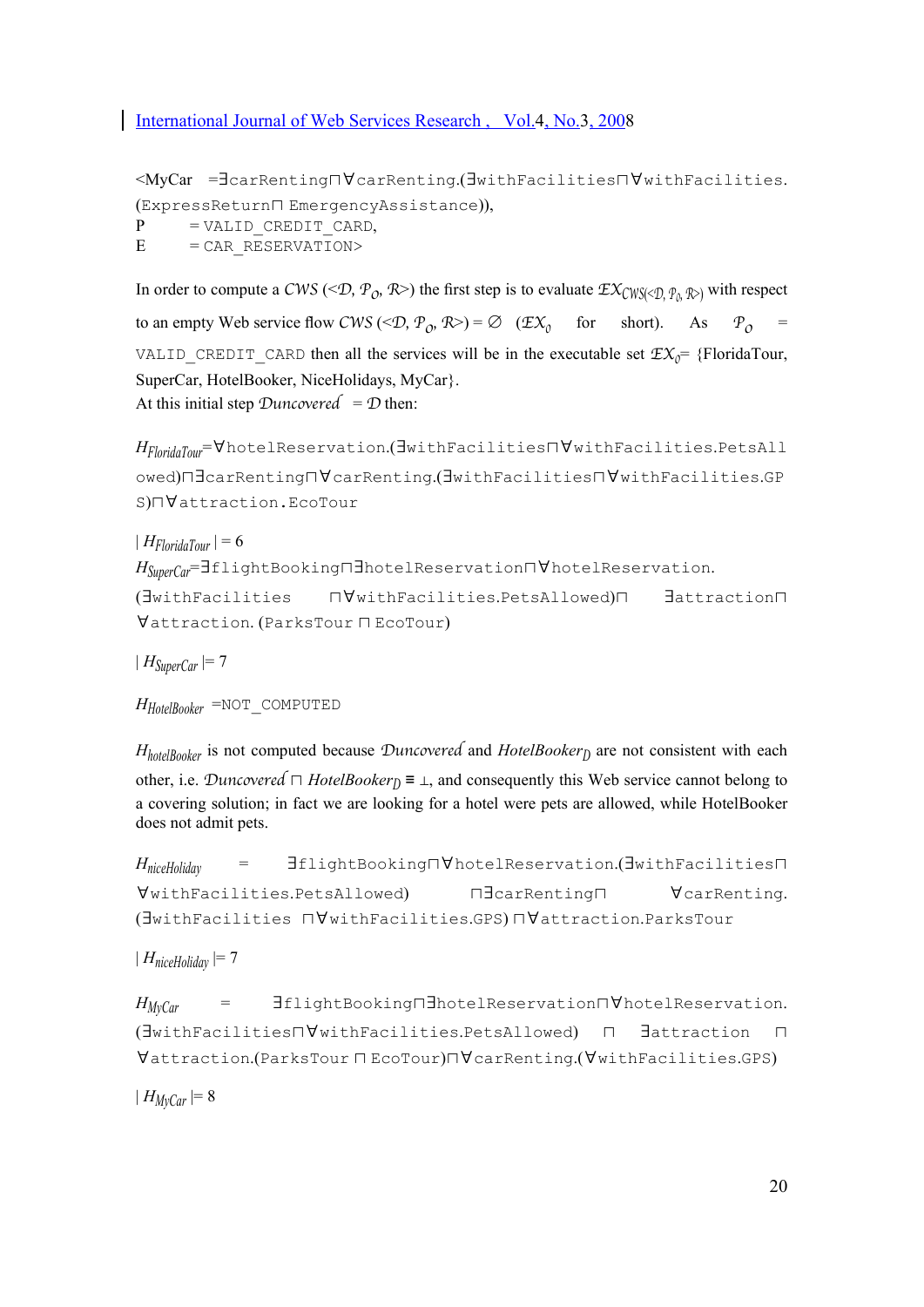Among the services in  $\mathcal{EX}_0$ , *FloridaTour* will be chosen because of the smallest length of  $H$ . After the execution of the first iteration in the algorithm [rows 7-16] we have:

- CWS (< $\mathcal{D}, \mathcal{P}_0, \mathcal{R}$ >) = (*FloridaTour*)
- AI1=FLIGHT\_RESERVATION⊓HOTEL\_RESERVATION⊓ATTRACTION\_TICKET⊓ VALID\_CREDIT\_CARD
- Duncovered=∀hotelReservation.(∃withFacilities⊓∀withFacilities. PetsAllowed)⊓∃carRenting⊓∀carRenting.(∃withFacilities⊓∀with Facilities.GPS)⊓ ∀attraction.EcoTour

With respect to  $A_1$ , the new executable set  $EX_1$  is now:

EX1= {*MyCar, SuperCar*}

Notice that *NiceHoliday* and *HotelBooker* are not in  $EX_1$  because the effects they provide are already in  $A_1$ .

```
HSuperCar=∀hotelReservation.(∃withFacilities⊓∀withFacilities.PetsAllo
wed) ⊓∀attraction.EcoTour
| H_{\text{SuperCar}} | = 3
```

```
HMyCar=∀hotelReservation.(∃withFacilities⊓∀withFacilities.PetsAllow
ed) ⊓∀carRenting.(∀withFacilities.GPS) ⊓ ∀attraction.EcoTour
| H_{MvCar} | = 4
```
*SuperCar* will be added to CWS (< $\mathcal{D}$ ,  $\mathcal{P}_0$ ,  $\mathcal{R}$ >) because of |  $H_{SuperCar}$  |<|  $H_{MyCar}$  |, thus obtaining:

- CWS (< $\mathcal{D}, \mathcal{P}_0, \mathcal{R}$ >) = (*FloridaTour, SuperCar*)
- $A1$ <sub>2</sub>=FLIGHT\_RESERVATION∏HOTEL\_RESERVATION∏ATTRACTION\_TICKET∏CA R\_RESERVATION⊓VALID\_CREDIT\_CARD
- Duncovered=∀hotelReservation.(∃withFacilities⊓∀withFacilities.Pe tsAllowed)⊓∀attraction.EcoTour

The next executable set  $(\mathcal{EX}_2)$  is:

 $\mathfrak{X},=\emptyset$ The final result pair is then: <(*FloridaTour,SuperCar*),∀hotelReservation.(∃withFacilities⊓∀ withFacilities.PetsAllowed) ⊓∀attraction.EcoTour>

That is, with respect to the information provided by the user, the system is able to compute the candidate composite Web service (*FloridaTour, SuperCar*), but it cannot know if FloridaTour service is able both to reserve hotels where pets are allowed and enjoy an eco tour. Nothing is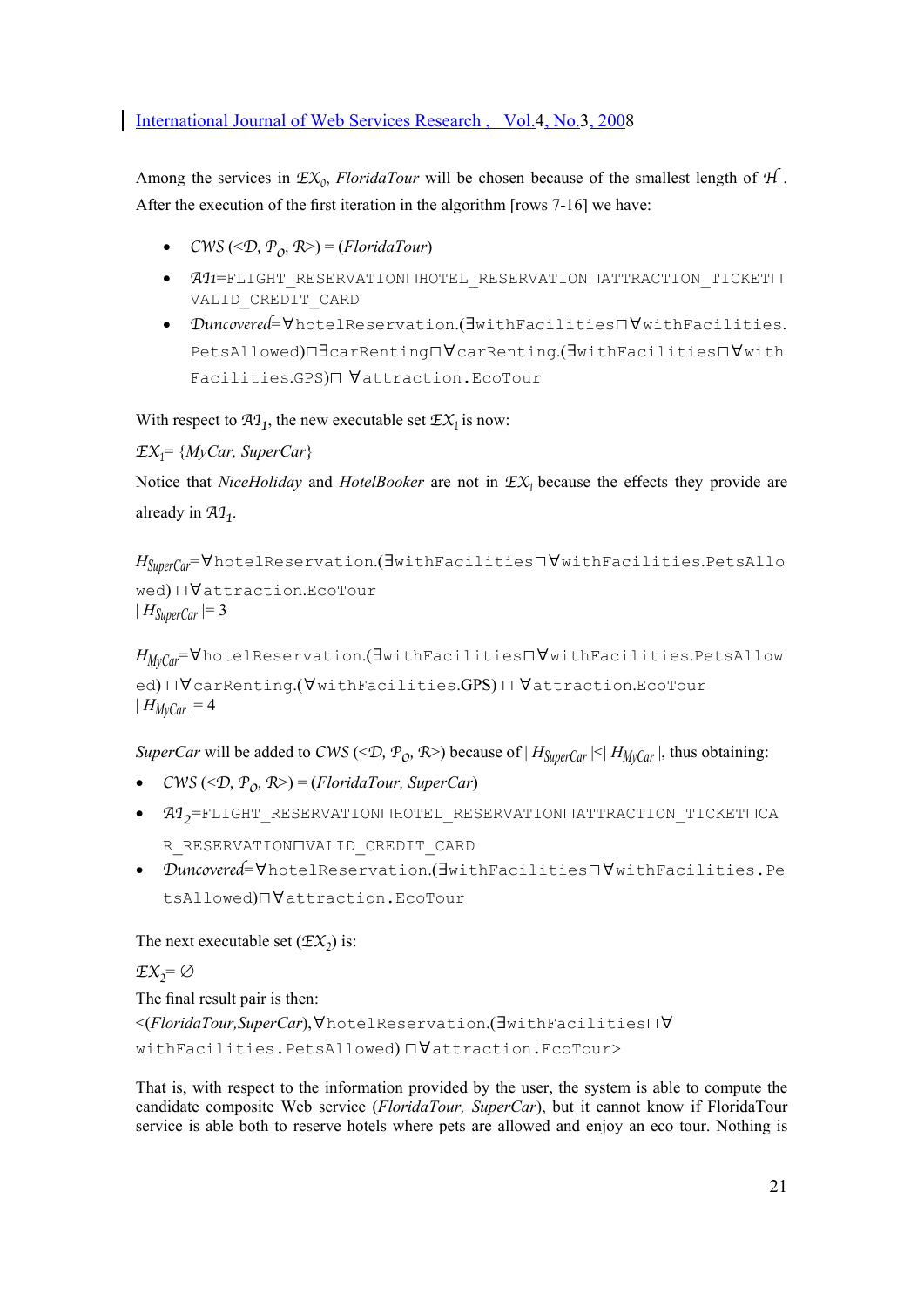specified about that in the description of selected Web services. Notice that missing information can be used to initiate a dialogue between the user and the orchestrator.



Figure 3: Schematic of the Web services Orchestrator Architecture

# **SYSTEM AND EXPERIMENTS**

We implemented a testbed prototype, whose architecture is sketched in Figure 3. The framework includes jUDDI+, an extended version of the open source UDDI implementation by the Apache Software Foundation –  $JUDDI<sup>8</sup>$  able to cope with OWL based annotation of Web services. The implementation allowed to validate the approach, test algorithms behavior, and carry out large scale experiments. We model each Web service specification as an OWL-S 1.1 Profile instance, although as previously hinted, the approach could be implemented in WSDL-S $9$  with minor modifications. In order to deal with the Web service semantic description  $D$  we extended the Result class in the OWL-S 1.1 Process by means of a new <owl:ObjectProperty rdf:ID="effectsDescription"/><sup>10</sup>.

```
<owl:ObjectProperty rdf:ID="effectsDescription"> 
<rdfs:label>effectsDescription</rdfs:label>
<rdfs:domain rdfs:resource="#Result"/> 
<rdfs:range rdfs:resource="owl:Thing"/> 
</owl:ObjectProperty>
```
Figure 4: < owl: ObjectProperty rdf:ID="effectsDescription" > definition.

 $\overline{a}$ 

<sup>8</sup> http://ws.apache.org/juddi/

<sup>9</sup> http://www.w3.org/Submission/WSDL-S/

<sup>&</sup>lt;sup>10</sup> This property was introduced in OWL-S 0.9 but disappeared in its subsequent 1.0 version.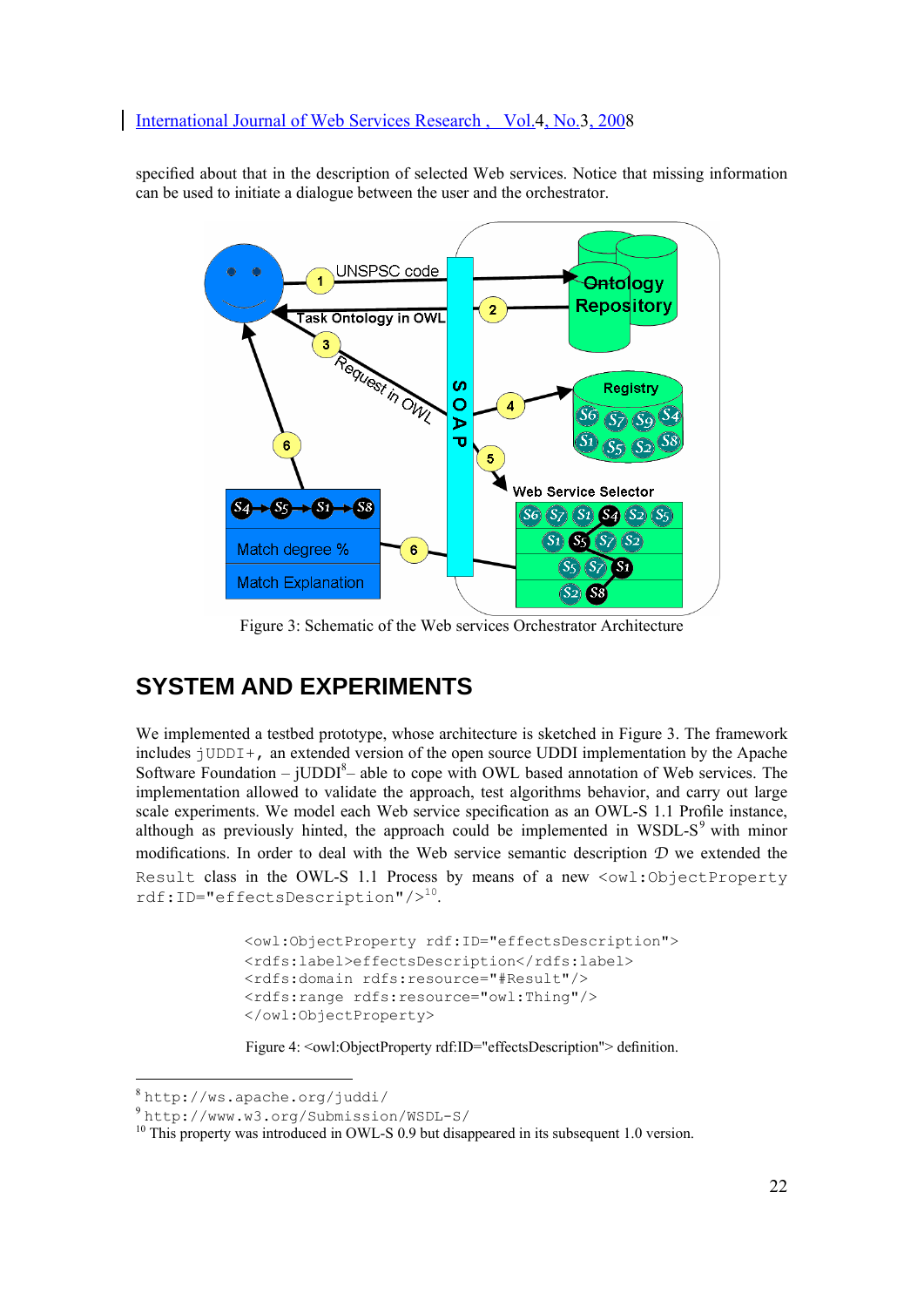The property has OWL-S Result class as domain and <owl:Thing/> as range; the cardinality is restricted to 1, because (in this initial prototype) its specification refers to a description w.r.t. a task ontology identified by a unique UNSPSC code. The code in Figure 4 is the only modification to the standard OWL-S 1.1 definition and code.

> <profile:serviceName> *Service Name*  </profile:serviceName> <profile:textDescription> *A human-understandable description of the service.*  </profile:textDescription> <profile:serviceCategory> <addParam:UNSPSC rdf:ID="UNSPSC-category"> <profile:value> *UNSPSC value*  </profile:value> <profile:code> *UNSPSC code*  </profile:code> </addParam:UNSPSC> </profile:serviceCategory> <profile:hasPrecondition> *A logic expression referring to concepts in the T<sub>P/E</sub>ontology*. </profile:hasPrecondition> <profile:hasResult> <process:Result rdf:ID="HaveSeatResult"> <process:hasEffect> *A logic expression referring to concepts in the TP/Eontology.*  </process:hasEffect> <process:effectDescription> *An OWL-DL expression referring to the concepts in the domain ontology identified by the UNSPSC code.*  </process:effectDescription> </process:Result> </profile:hasResult>

Figure 5: An OWL-S Web service Profile instance

An example Profile service description is reported in Figure 5. The main component of jUDDI+ is the Web service Selector module (WSS). It uses MaMaS-tng<sup>11</sup>, a Description Logics based reasoner that exposes non-standard inference services able to cope with incomplete information.

<sup>11</sup> http://sisinflab.poliba.it/MAMAS-tng/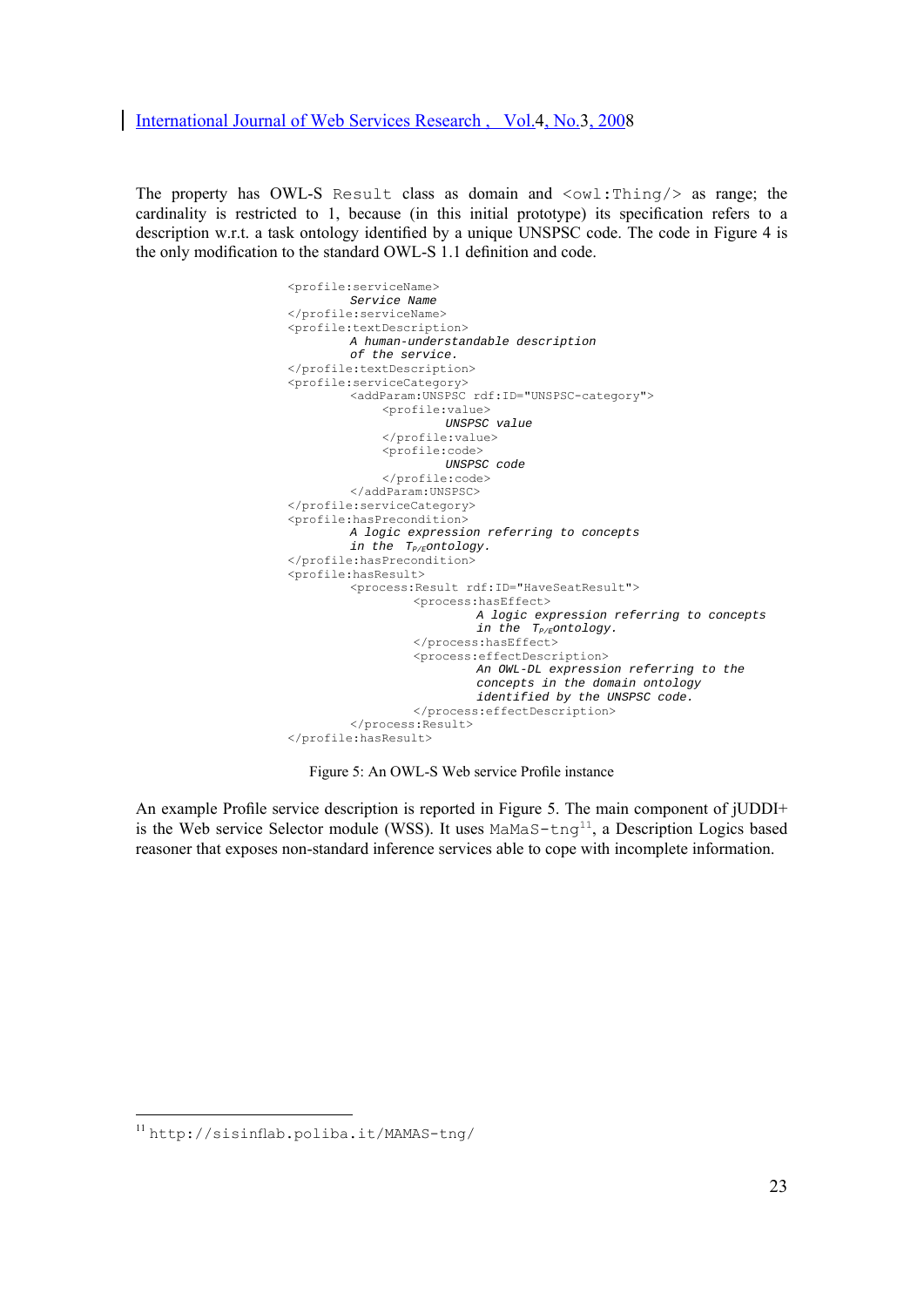

Figure 6: A snapshot of the GUI for service querying to jUDDI+

In our implementation, a user request is a triple  $\leq P_0$ ,  $\mathcal{F}, \sigma$ , where  $P_0$  represents the initial preconditions/inputs provided by the user, e.g., VALID CREDIT CARD,  $E$  the desired effects/outpus after Web service(s) execution, e.g*., flight reservation and double room booking in a hotel with a swimming pool and SPA*, σ is a two-values variable in the set {discovery, composition} with the obvious meanings.



Figure 7: A snapshot of the effects composition interface

In the OWL-S compliant version of jUDDI+, the composition process is performed, using the friendly graphical interface pictured in Figure 6, in the following steps:

- 1. In the initial step, the agent determines the task ontology that will be used (or the relative URL) selecting it via the UNSPSC code.
- 2. The selected ontology (or the relative URL) is sent back to the agent.
- 3. Using the selected ontology, the user formulates a request representing her desired effects E, using its OWL Classes and Properties, see the snapshot in Figure 7. Finally the user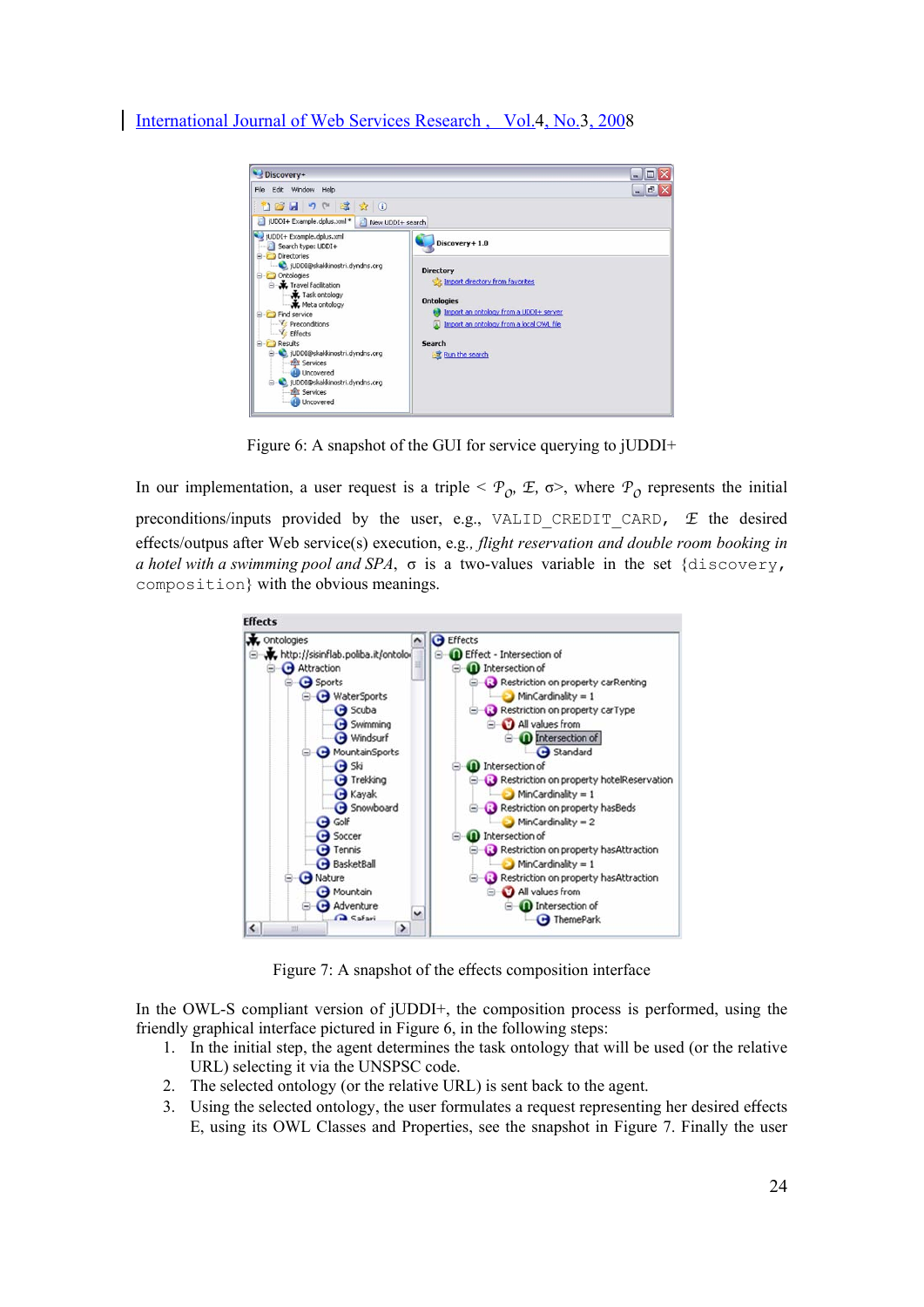selects if she is interested in a composite service or in discovering a single Web service.The request is then transmitted to the system, together with the initial preconditions  $P_0$  the user is able to provide. From the information provided by the agent, the system selects two types of information: (a) UNSPSC code identifying the ontology and (b) OWL request description and initial preconditions.

- 4. Using (a) in step 3), the system retrieves the corresponding Web services instances and sends them to WSS together with the corresponding task ontology.
- 5. The request description and the initial preconditions selected in (b) part of step 3), are sent to WSS.
- 6. The information is converted to DIG syntax and sent to MaMaS-tng.
- 7. If the user asked for a composite service able to satisfy her request, then WSS computes: the composite service, the matching degree and, when an approximate solution occurs, an explanation of which part of the request is not provided in the composite service. All these information are returned to the requester. The semantic match degree is computed as: *Match* degree =  $100*(1 - rankPotential(□i WS<sub>①i</sub>,D)/depth(D))$



Figure 8: A snapshot of results obtained from jUDDI+.

8. If the user asked for single services able to satisfy her request, then WSS computes, for each WS referring to the same ontology, a match degree with the request. In particular, for each service, a subsumption relation between the user provided preconditions/inputs and WS preconditions/inputs is checked. If the relation holds, the WS is selected as a candidate to satisfy the user request. For each candidate a subsumption relation between the WS preconditions/inputs and user provided preconditions/inputs is checked. If the subsumption holds, then the corresponding WS is ranked as the the best one, else, via MaMaS-tng, the effects/outputs semantic-based covering degree and explanation are computed as a solution to a Concept Abduction Problem. Hence, the set of candidate WSs is ranked with respect to the covering degree and a semantic-based explanation of the match result is also provided to the user. The result of a query for composite service using our graphical inteface is shown in Figure 8.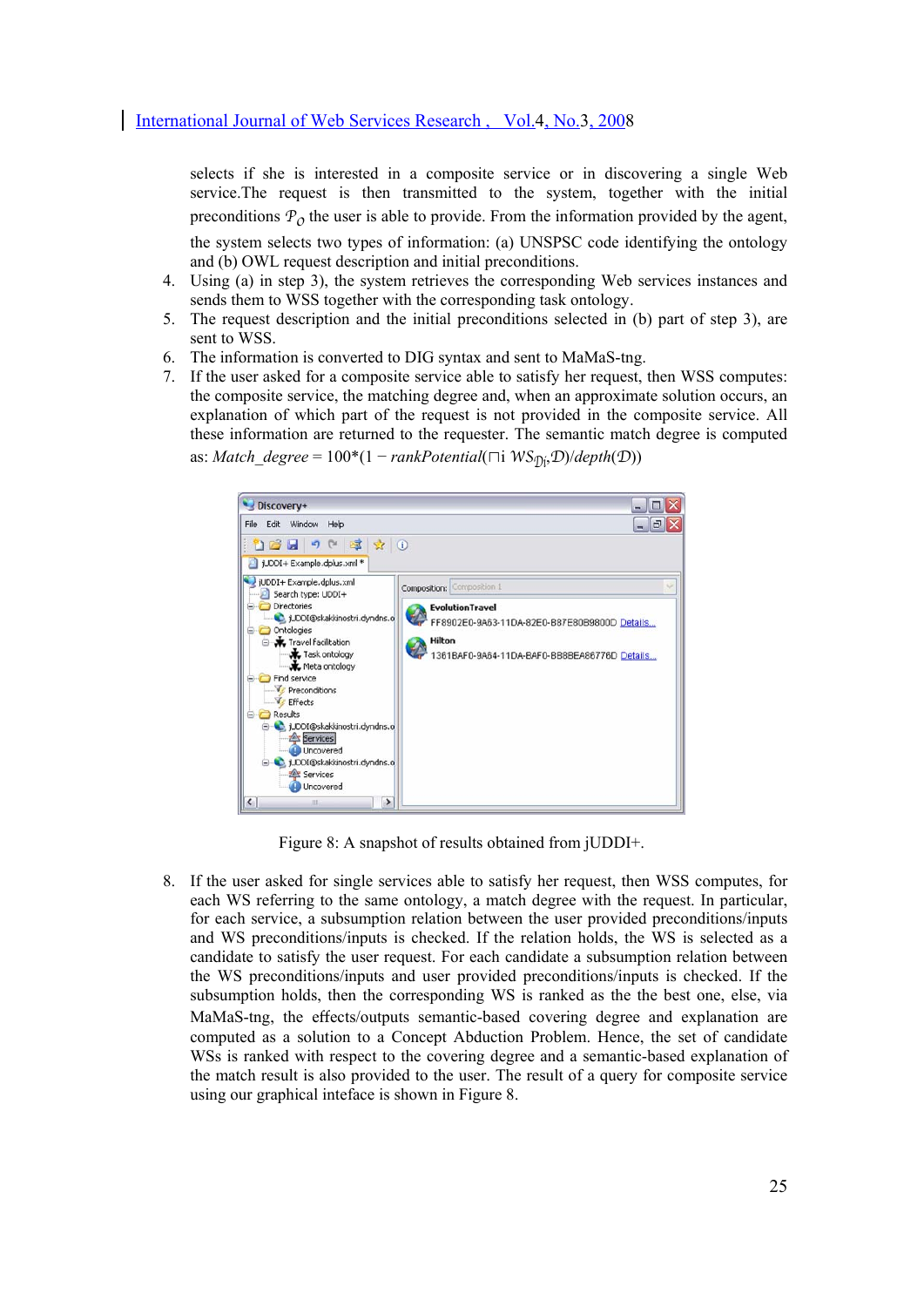

Figure 9: Concept Covering numerical evaluation:t/depth(D) vs. registry cardinality

Experiments have been carried out on the system, to test correctness, performances and scalability, thus numerically validating theoretical complexity results and practical feasibility of our approach.

We randomly generated a set of 7000 OWL-S service descriptions  $WS_{\hat{D}i}$ , where depth $(WS_{\hat{D}i})$  of the descriptions follows a Gauss distribution with  $\mu = 10$  and  $\sigma = 20$ .



Figure 10: Comparison between the proposed greedy concept covering algorithm and a full covering one. (T: time; s: secs; h: hours)

Tests were carried out using requests having depth 5, 11, 15, 24, and sets of 10, 50, 100, 150, 200, 250, 300, 350, 400, 450, 500 service descriptions, all randomly generated for each iteration. In Figure 9 simulation results are plotted, showing how average t/depth(D) (time in seconds per request depth) changes w.r.t. the number of services in the registry, while performing a Covering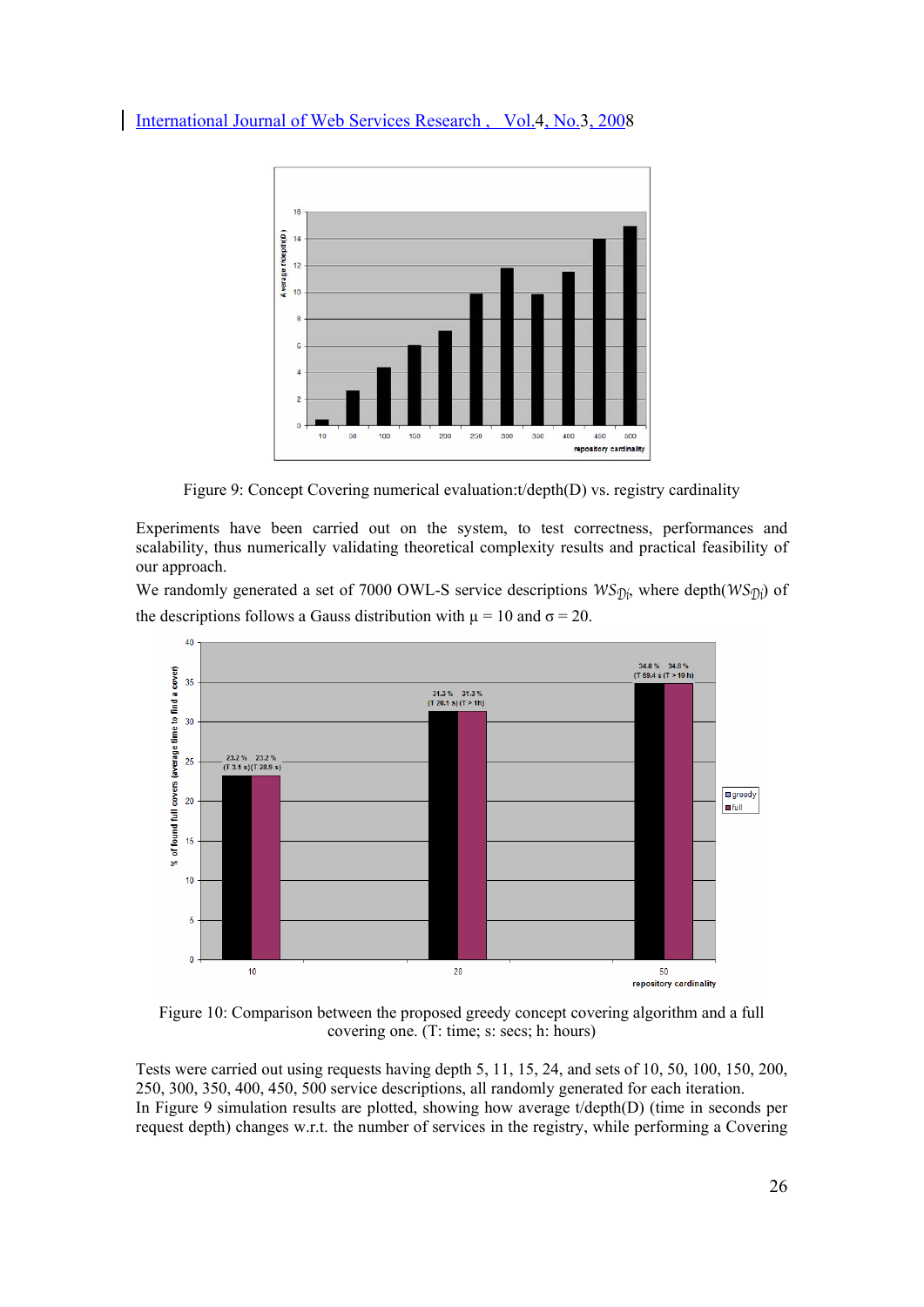of a request. Tests were also conducted to experimentally verify the ability of our algorithms to actually find covering services whenever such a cover exists. These were executed adopting as comparison a full covering algorithm, and results showed that, for the set we considered, whenever a cover existed our algorithm would find it with 100 % probability, see Figure 10.

It is noteworthy to recall that we were unable —for practical execution time reasons— to run tests using the full cover algorithm with a dataset larger than fifty services. We anyway admit that for large service sets with cardinality over 1000 also the greedy algorithm takes times that are well over one minute and may become prohibitive in a practical usage of the approach. We believe that to circumvent this issue a feasible solution is a pre-classification on DBMS of services instances along thelines of e.g. (Horrocks et al., 2004), which would definitively releave the reasoning engine from much of the processing.

# **CONCLUSION AND FUTURE WORK**

In this work we proposed a tractable greedy algorithm to perform an automatic semantic Web services composition and we presented motivations, examples and jUDDI+, a framework implementing the presented approach in OWL-S. We extended Concept Covering definition to a more general setting and to more expressive logics and re-defined it in terms of Concept Abduction. We showed how a semantic specification of the service, based not only on the Inputs Outputs Preconditions Effects model but also endowed with a semantic description of the provided functionalities can be helpful in the composition, particularly in the discovery process. Such an approach is also more user-oriented as it makes simpler to devise a request as description of the service actually searched, rather than a specification based exclusively on invocation information. Current and future work are devoted to define suitable pre-classification techniques to handle efficiently large web service sets, to the investigation of an extension to negotiable and strict constraints of the precondition specifications and request (Colucci et al., 2005c), and to studying how to model the composite Web service, computed by serviceComposer, with respect to a BPEL4WS specification. A rule-based system is also under development able to handle rules for Inputs/Outputs/Preconditions/Effects specifications, in order to consider also the concrete Web service during a second step of discovery and composition.

# **ACKNOWLEGMENT**

We acknowledge support of EU FP-6 IST STREP TOWL co. 026896. Some of the authors also acknowledge partial support of projects PE\_043 (ACAB-C2) and PS\_092 (DIPIS), funded by Apulia Region. We are also grateful to M. Paolucci for useful discussions.

#### **REFERENCES**

Alonso, G., Casati, F., Kuno, H., and Machiraju, V. (2003). *Web services: Concepts, Architectures and Applications*. Springer Verlag.

Baader, F., Calvanese, D., Mc Guinness, D., Nardi, D., and Patel-Schneider, P. (2002). *The Description Logic Handbook*. Cambridge University Press.

Benatallah, B., Hacid, M.-S., Leger, A., Rey, C., and Toumani, F. (2004). *On automating Web services discovery*. VLDB Journal, 14(1):84–96.

Benatallah, B., Hacid, M.-S., Rey, C., and Toumani, F. (2003). *Request Rewriting-Based Web Service Discovery*. In volume 2870 of Lecture Notes in Computer Science, pages 242–257. Springer.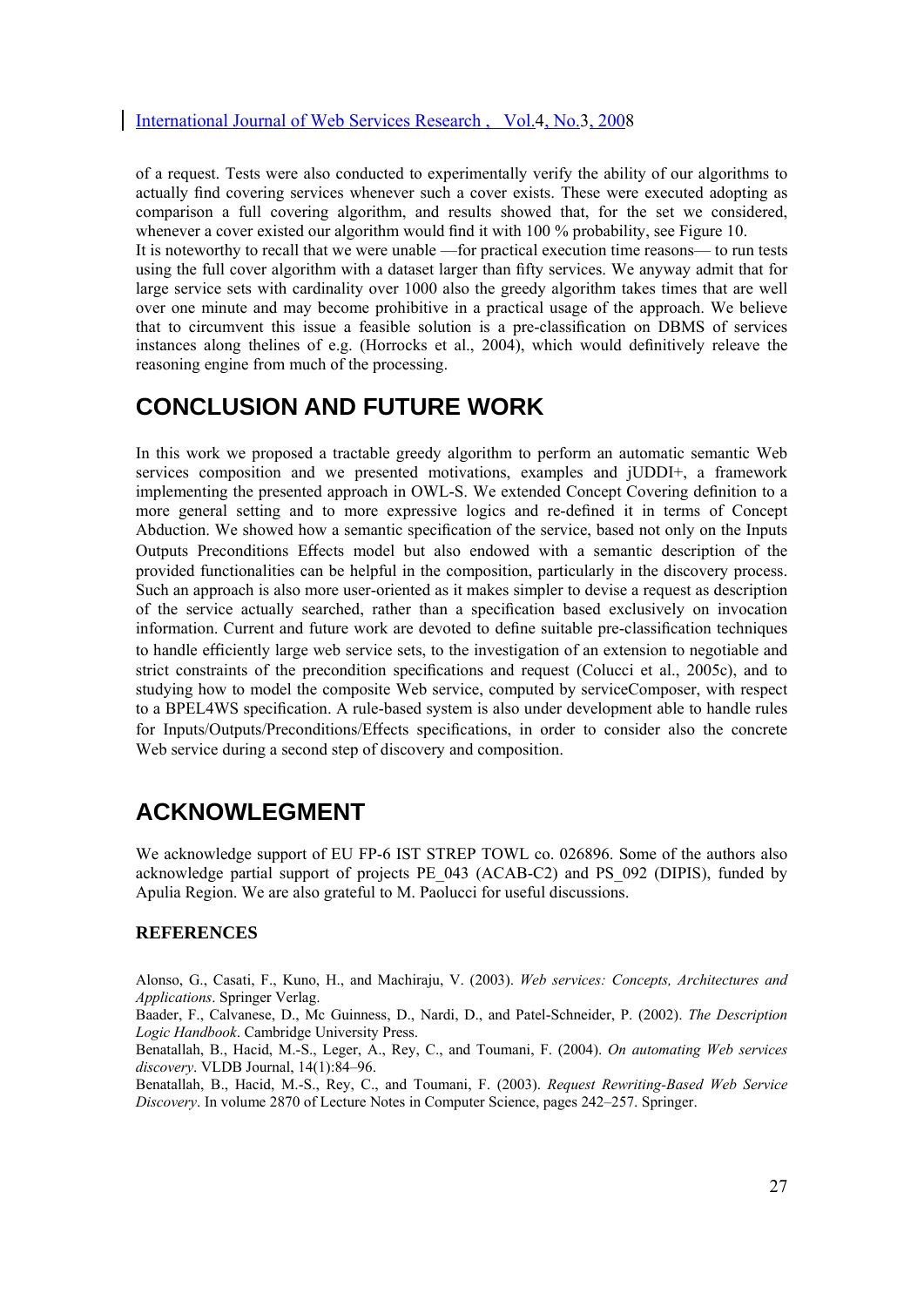Berardi, D., Calvanese, D., Giacomo, G. D., Lenzerini, M., and Mecella, M. (2003). *Automatic composition of E-services that export their behavior*. In volume 2910 of Lecture Notes in Computer Science, pages 43– 58. Springer.

Berardi, D., Calvanese, D., Giacomo, G. D., Lenzerini, M., and Mecella, M. (2004). *Synthesis of Underspecified Composite e-Services based on Automated Reasoning.* In Proc. of the 2nd Int. Conf. on Service Oriented Computing (ICSOC), New York City, NY, USA, November 15-18, 2004, pages 105–114. Cabral, L., Domingue, J., Motta, E., Payne, T. R., and Hakimpour, F. (2004). *Approaches to semantic web services: an overview and comparisons*. In Bussler, C., Davies, J., Fensel, D., and Studer, R., editors, The Semantic Web: Research and Applications, First European Semantic Web Symposium, ESWS 2004, Heraklion, Crete, Greece, May 10-12, 2004, Proceedings, volume 3053 of Lecture Notes in Computer Science, pages 225–239. Springer.

Calì, A., Calvanese, D., Giacomo, G. D., and M.Lenzerini (2004). *Data integration under integrity constraints*. Information Systems, 29(2):147–163.

Calvanese, D., De Giacomo, G., and Lenzerini, M. (1998). *On the Decidability of Query Containment under Constraints*. In Proceedings of the Seventeenth ACM SIGACT SIGMOD SIGART Symposium on Principles of Database Systems (PODS'98), Seattle, Washington, United States June 01 - 04, 1998, pages 149–158.

Colucci, S., Di Noia, T., Di Sciascio, E., Donini, F., and Ragone, A. (2005a). *Semantic-based automated composition of distributed learning objects for personalized e-learning*. In proc. of European Semantic Web Conference, volume 3532, Heraklion, Crete May 29 – June 1, 2005, Lecture Notes in Computer Science, pages 633–648.

Colucci, S., Di Noia, T., Di Sciascio, E., Donini, F., Mongiello, M., Piscitelli, G., and Rossi, G. (2004). *An agency for semantic-based automatic discovery of web-services*. In Artificial Intelligence Applications and Innovations. AIAI- 2004, pages 315–328. Kluwer Academic Publishers.

Colucci, S., Di Noia, T., Di Sciascio, E., Donini, F., and Ragone, A. (2005b). *Fully automated web services orchestration in a resource retrieval scenario.* In Proc. of International Conference on web Services (ICWS '05), July 11-15, 2005 , Orlando , Florida , USA , pages 427–434. IEEE.

Colucci, S., Di Noia, T., Di Sciascio, E.., Donini, F., and Mongiello, M. (2003). *Concept Abduction and Contraction in Description Logics.* In Proceedings of the 16th International Workshop on Description Logics (DL'03), Rome, Italy, September 5-7, 2003 volume 81 of CEUR Workshop Proceedings.

Colucci, S., Di Noia, T., Di Sciascio, E. , Donini, F., and Mongiello, M. (2005c). *Concept Abduction and Contraction for Semantic-based Discovery of Matches and Negotiation Spaces in an E-Marketplace*. Electronic Commerce Research and Applications, 4(4):345–361.

Cormen, T. H., Leiserson, C. E., and Rivest, R. L. (1990)*. Introduction to Algorithms*. MIT.

Di Noia, T., Di Sciascio, E., Donini, F. (2007). *Semantic Matchmaking as Non-Monotonic Reasoning: A Description Logic Approach.* The Journal of Artificial Intelligence Research, JAIR, 28:.

Di Noia, T., Di Sciascio, E., Donini, F., and Mongiello, M. (2003). *Abductive matchmaking using description logics.* In Proceedings of the Eighteenth International Joint Conference on Artificial Intelligence (IJCAI 2003), pages 337–342, Acapulco, Messico. Morgan Kaufmann, Los Altos.

Di Noia, T., Di Sciascio, E., and Donini, F. M. (2004). *Extending Semantic-Based Matchmaking via Concept Abduction and Contraction*. In Engineering Knowledge in the Age of the Semantic Web (EKAW '04), volume 3257 of LNAI, 5-8th October 2004 - Whittlebury Hall, Northamptonshire, UK, pages 307– 320. Springer.

Di Noia, T., E. Di Sciascio, Donini, F., and Mongiello, M. (2004). *A system for principled Matchmaking in an electronic marketplace*. International Journal of Electronic Commerce, 8(4):9–37.

F.Baader (2003). *Least common subsumers and most specific concepts in a description logic with existential restrictions and terminological cycles*. In Proc. of International Joint Conference on Artificial Intelligence (IJCAI), Acapulco, Mexico, August 9-15, 2003, pages 319–324. Morgan Kaufmann.

Fensel, D. and Bussler, C. (2002). *The web service modeling framework WSMF*. Electronic Commerce Research and Applications, 1(2):113–137.

Frauenfelder, M. (2001). *A Smarter Web*. MIT Technology Rev., 104(9):52–58.

Gomez-Perez, A., Gonzalez-Cabero, R., and Lama, M. (2004). *A framework for design and composition of semantic web services.* In Semantic Web Services- 04, AAAI Spring Symposium Series 22 - 24 March, 2004. AAAI Press / The MIT Press.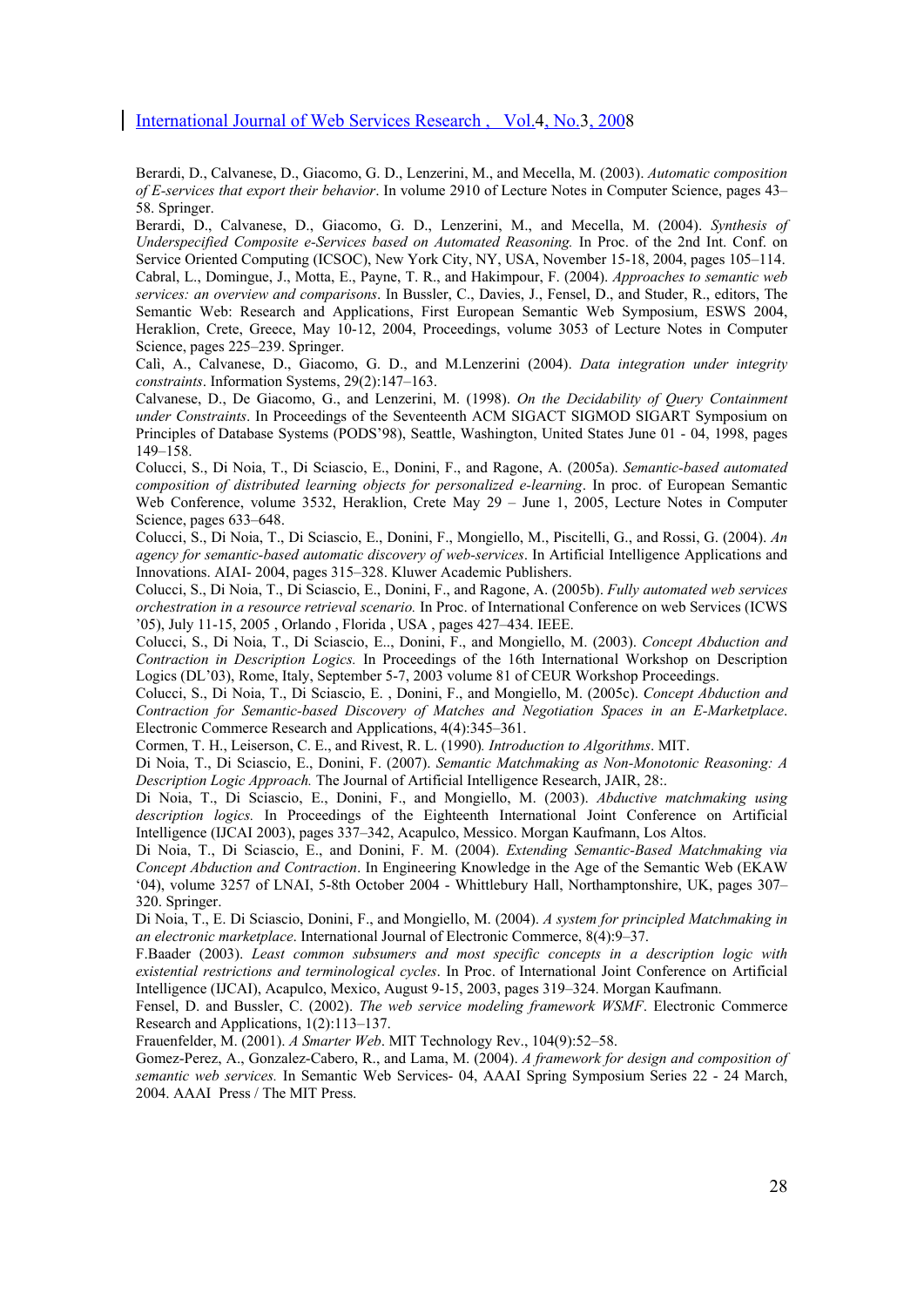Gonzales-Castillo, J., Trastour, D., and Bartolini, C. (2001). Description Logics for Matchmaking of Services. In Proceedings of the KI-2001 Workshop on Applications of Description Logics (ADL-2001),Vienna, Austria, September 18, 2001, volume 44. CEUR Workshop Proceedings.

H. Lausen and D. Roman and U. Keller. (2004). *Web service Modeling Ontology - Standard.Working draft*, Digital Enterprise Research Institute (DERI). http.//www.wsmo.org/2004/d2/v0.2/.

Hacid, M.-S., Leger, A., Rey, C., and Toumani, F. (2002). *Computing concept covers: a preliminary report*. In Proc. of the 15th Intl. Workshop on Description Logics (DL'02), Toulouse, France April 19-21, 2002 volume 53 of CEUR Workshop Proceedings.

Haller, A., Gomez, J. M., and Bussler, C. (2005*). Exposing Semantic Web Service principles in SOA to solve EAI scenarios*. In Proceedings of the workshop "Web Service Semantics: Towards Dynamic Business integration".International Conference on the World Wide Web (WWW2005) ,10-14, 2005, Chiba, Japan.

Horrocks, I., Li, L., Turi, D., and Bechhofer, S. (2004). *The instance store: DL reasoning with large numbers of individuals*. In Proc. of the 2004 Description Logic Workshop (DL 2004), Whistler, British Columbia, Canada, June 6-8, 2004, pages 31–40.

J. Domingue and Cabral L. and Hakimpour H. and Sell D. and Motta E. (2004*). IRS-III: A Platform and Infrastructure for CreatingWSMO-based Semantic Web Services*. . In Proceedings of the Workshop on WSMO Implementations (WIW 2004). 29th and 30th September 2004, Frankfurt Germany. CEUR Workshop Proceedings.

J.Peer (2005). *Web Service Composition as AI Planning - a Survey*. Technical Report. University of St.Gallen, http://elektra.mcm.unisg.ch/pbwsc/docs/pfwsc.pdf.

Klusch, M., Fries, B., Khalid, M., and Sycara, K. (2005). *OWLS-MX: Hybrid Semantic Web Service Retrieval*. In Proceedings of 1st Intl. AAAI Fall Symposium on Agents and the Semantic Web Arlington, Virginia, USA 4th - 6th November, 2005.

Korhonen, J., Pajunen, L., and Puustjarvi, J. (2003). *Automatic Composition of Web Service Workflows Using a Semantic Agent*. In Proc. of IEEE/WIC International Conference on Web Intelligence (WI 2003), 13-17 October 2003, Halifax, Canada, pages 566–569.

L. Li and I. Horrocks (2004). A *software framework for matchmaking based on semantic web technology*. Intl. Journal of Electronic Commerce (IJEC), (4):39–60.

Laukkanen, M. and Helin, H. (2003). *Composing Workflows of Semantic Web Services*. In Proc. of AAMAS Workshop on Web Services and Agent-Based Engineering. Melbourne, Australia; 14--18 July 2003.

Liang, Q., Chakarapani, L. N., Su, S. Y.W., Chikkamagalur, R. N., and Lam, H. (2004*). A Semi-Automatic Approach to Composite Web Services Discovery, Description and Invocation*. International Journal Web Service Research, 1(4):64–89.

Madhavan, J., Bernstein, P., and Rahm, E. (2001). *Generic schema matching with cupid*. In Proc. of International Conference on Very Large Data Bases (VLDB)11-14 Sept. 2001, Rome, pages 49–58. Morgan Kaufmann.

Mecella, M., Parisi Presicce, F., and Pernici, B. (2002). *Modeling e-Service Orchestration Through Petri Nets.* In Proceedings of the 3rd VLDB International Workshop on Technologies for e-Services (VLDB-TES 2002), Hong Kong, China; August 20-23, 2002. pages 38–47. Springer-Verlag LNCS 2444.

Mecella, M. and Pernici, B. (2002). *Building Flexible and Cooperative Applications Based on e-Services*. Technical report. Università di Roma La Sapienza.

Medjahed, B., Bouguettaya, A., and Elmagarmid, A. K. (2003). *Composing Web services on the Semantic Web.* VLDB Journal, 12(4):333–351.

Motta, E., J.Domingue, Cabral, L., and Gaspari (2003). *IRS-II: A Framework and Infrastructure for Semantic Web Services*. In Proceeding of the 2nd International Semantic Web Conference (ISWC) 20-23 October 2003 Sanibel Island, Florida, USA. LNCS, Vol. 2870, 306-318, Springer-Verlag.

Narayanan, S. and S.McIlraith (2002). *Simulation, verification and automated composition of web services*. In Proceedings of the 11th international conference on World Wide Web (WWW), pages 77–88, Honolulu, Hawaii, USA 7-11 May 2002. ACM Press.

Paolucci, M., Kawamura, T., Payne, T., and Sycara, K. (2002). *Semantic Matching of Web Services Capabilities*. In Proc. of First International Semantic Web Conference (ISWC), Sardinia, Italy, 9-12 June 2002, number 2342 in LNCS, pages 333–347. Springer-Verlag.

Patil, A., Oundhakar, S., Sheth, A., and Verma, K. (2004). *Meteor-s web service annotation framework*. In Proc. International World Wide Web Conference (WWW '04) May 17-22 New York, USA, pages 553– 562. ACM.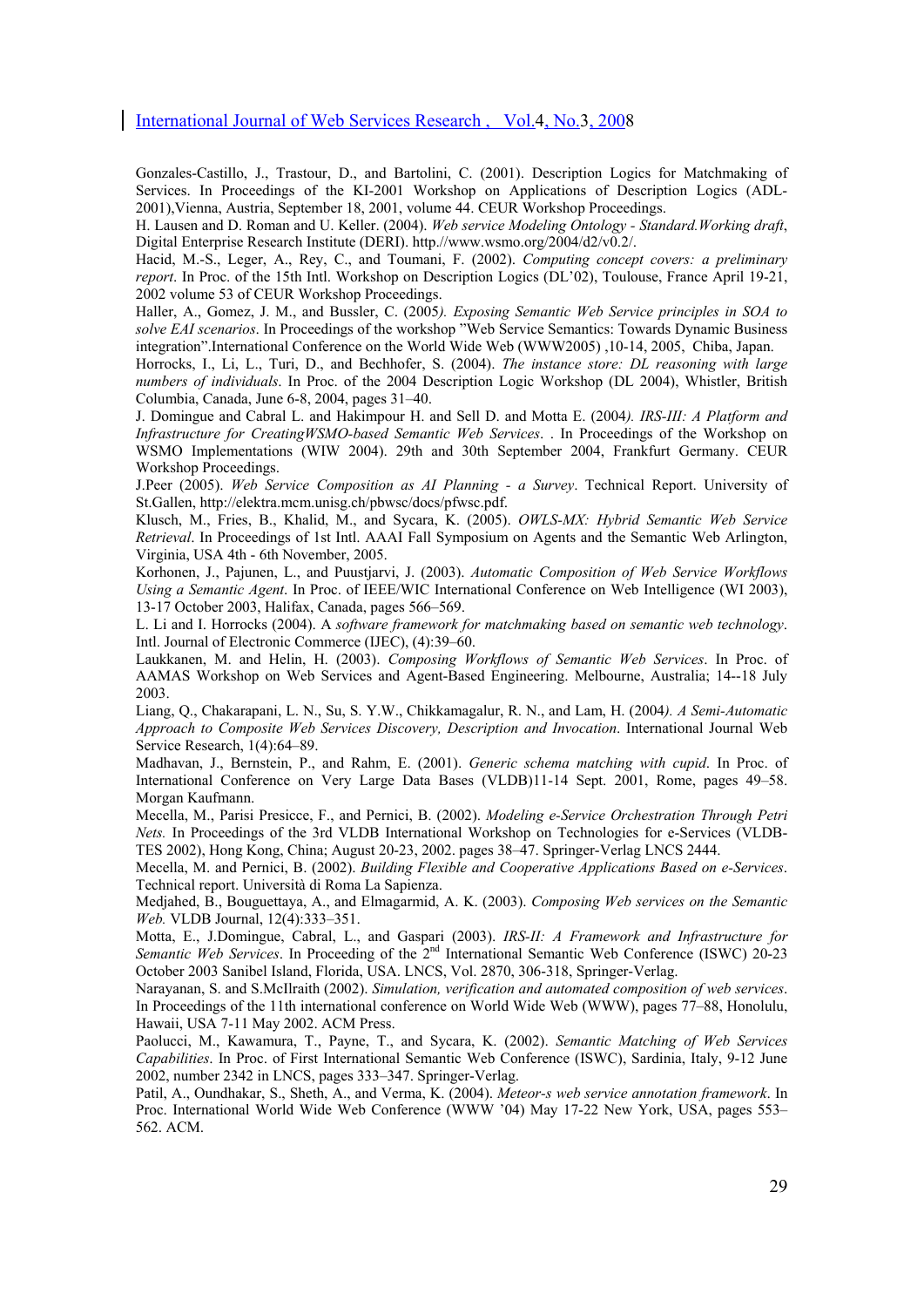Preist, C. (2004). *A conceptual architecture for semantic web services*. In Proc. of 3rd. International Semantic Web Conference (ISWC), Hiroshima, Japan, November 7-11, volume 3298 of Lecture Notes in Computer Science, pages 395–409. Springer.

Rao, J. and Su., X. (2004). A *survey of automated web service composition methods.* In Proceedings of the First International Workshop on Semantic Web Services and Web Process Composition, SWSWPC 2004, volume 3387 of Lecture Notes in Computer Science, pages 43–54. Springer.

S. Agarwal and S. Lamparter (2005). sMart - *A Semantic Matchmaking Portal for Electronic Markets.* In In Proceedings of the 7th Int. IEEE Conf. on E-Commerce Technology (CEC'05), July 19-22, 2005, München, Germany, pages 405–408.

S. Grimm and B. Motik and C. Preist (2004). *Variance in e-Business Service Discovery*. In Semantic Web Services: Preparing to Meet the World of Business Applications, workshop at ISWC-2004, 7-11 November 2004, Hiroshima, Japan. volume 119. CEUR Workshop Proceedings.

Sirin, E., Hendler, J., and B.Parsia (2003). *Semi automatic composition of web services using semantic descriptions*. In Proc. of the ICEIS Workshop on Web Services: Modeling, Archit. and Infrastructure, Angers - France - 23-26 April, 2003, pages 17–24.

Sycara, K. P., Paolucci, M., Ankolekar, A., and Srinivasan, N. (2003). *Automated discovery, interaction and composition of Semantic Web services.* Journal of Web Semantics, 1(1):27–46.

Teege, G. (1994). *Making the difference: A subtraction operation for description logics*. In Proceedings of the 4th International Conference on Principles of Knowledge Representation and Reasoning (KR'94) Bonn, Germany May 24-27, 1994. Morgan Kaufmann.

U. Keller and R. Lara and H. Lausen and A. Polleres and D. Fensel (2005). *Automatic Location of Services.* In The Semantic Web: Research and Applications, Second European Semantic Web Conference, ESWC 2005, Heraklion, Crete, Greece, pages 1–16. LNCS.

#### **ABOUT THE AUTHORS**

Azzurra Ragone received the laurea degree with honors in management engineering from Politecnico di Bari in 2004. She is currently pursuing her PhD degree in Information Engineering at Politecnico di Bari, Italy. Her research interests are in the area of automatic Web services discovery and composition and automated knowledge-based negotiation.

Tommaso Di Noia is an Assistant Professor in Information Technology Engineering at the Technical University of Bari (Politecnico di Bari), Italy. He got his PhD from the Technical University of Bari. His main scientific interests include description logics – theoretical and practical aspects; resource matchmaking; knowledge representation systems for electronic commerce; automatic Web services discovery and composition; knowledge representation systems and applications for the semantic web. He co-authored papers which received the best paper award at conferences ICEC-2004 and CEC-2006, respectively.

Eugenio Di Sciascio received the laurea degree with honors from the University of Bari, and the PhD from the Politecnico di Bari (Technical University of Bari).

He is currently Full Professor of Information Technology Engineering at the Technical University of Bari, Italy, and chairs the Unified Council of Information Engineering degrees class of Technical University of Bari. Formerly, has has been an Assistant Professor at University of Lecce and Associate Professor at the Technical University of Bari. He is the Scientific Coordinator of *SisInfLab*, the Informtion Systems Laboratory of the Technical University of Bari.

His research interests include SWS discovery and composition, multimedia information retrieval, knowledge representation and e-commerce. He is involved in several national and European research projects related to his research interests. He co-authored papers that received best paper awards at the conferences ICEC'04 and IEEE CEC EEE '06.

Francesco M. Donini is a Full Professor at the Università della Tuscia – Viterbo, Italy. Formerly, he has been Assistant Professor at the Università La Sapienza – Roma, and Associate Professor at Politecnico di Bari. His PhD thesis is on description logics, and since his PhD, he has worked on many aspects of knowledge representation in artificial intelligence, both on theoretical issues and on practical applications.